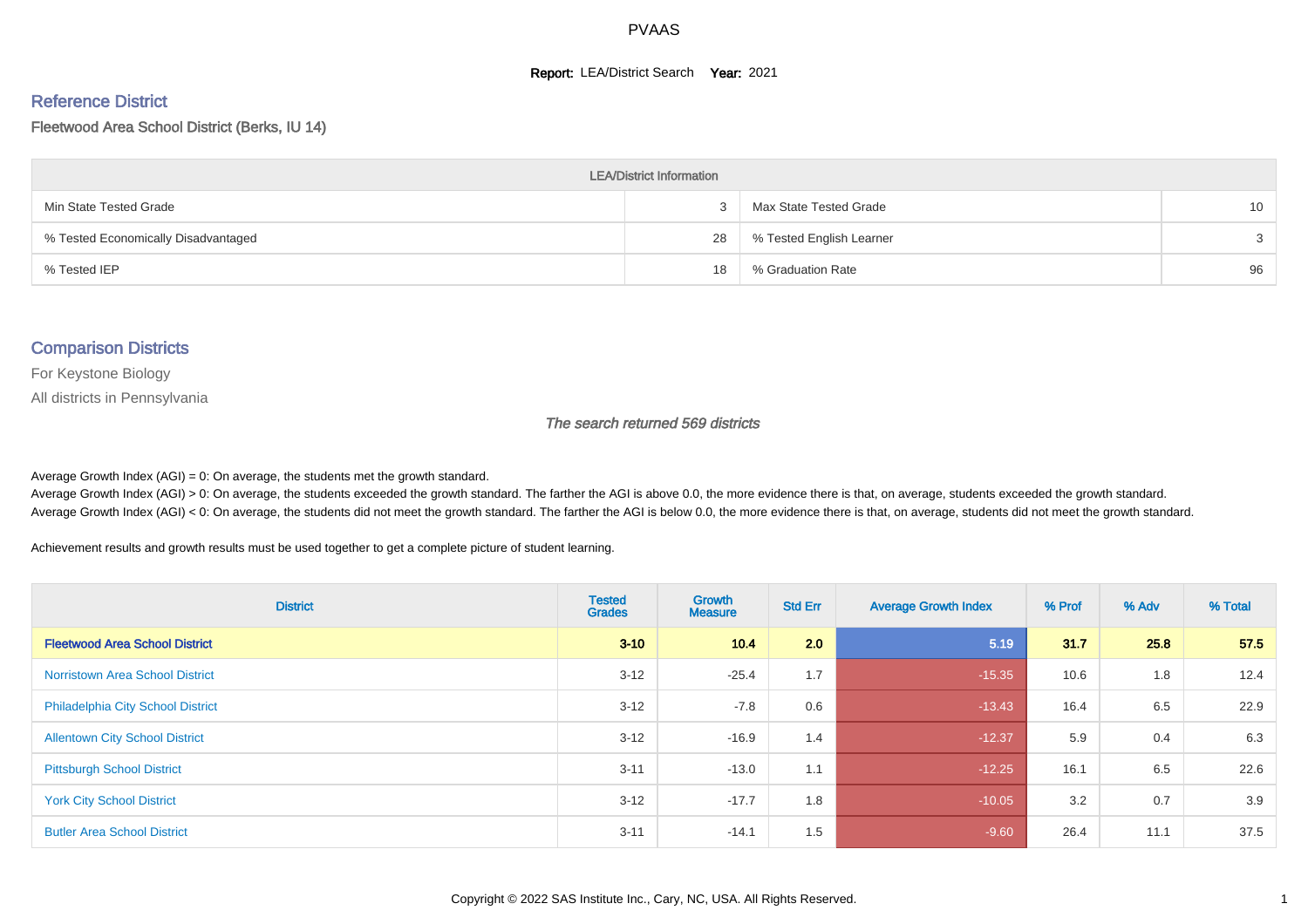| <b>District</b>                                    | <b>Tested</b><br><b>Grades</b> | Growth<br><b>Measure</b> | <b>Std Err</b> | <b>Average Growth Index</b> | % Prof | % Adv | % Total |
|----------------------------------------------------|--------------------------------|--------------------------|----------------|-----------------------------|--------|-------|---------|
| <b>Fleetwood Area School District</b>              | $3 - 10$                       | 10.4                     | 2.0            | 5.19                        | 31.7   | 25.8  | 57.5    |
| <b>Muhlenberg School District</b>                  | $3 - 10$                       | $-17.8$                  | 1.9            | $-9.34$                     | 12.4   | 4.6   | 17.0    |
| <b>North Hills School District</b>                 | $3 - 11$                       | $-15.8$                  | 1.8            | $-8.84$                     | 26.4   | 19.8  | 46.2    |
| <b>Cheltenham School District</b>                  | $3 - 11$                       | $-17.6$                  | 2.0            | $-8.74$                     | 24.4   | 8.3   | 32.6    |
| <b>Williamsport Area School District</b>           | $3 - 11$                       | $-11.7$                  | 1.4            | $-8.29$                     | 18.2   | 10.5  | 28.7    |
| <b>West Side CTC</b>                               | $9 - 10$                       | $-32.0$                  | 3.9            | $-8.16$                     | 5.9    | 0.0   | 5.9     |
| Ambridge Area School District                      | $3 - 12$                       | $-19.4$                  | 2.5            | $-7.64$                     | 23.2   | 5.6   | 28.9    |
| <b>Lancaster School District</b>                   | $3 - 12$                       | $-10.0$                  | 1.4            | $-7.22$                     | 9.0    | 3.9   | 12.8    |
| <b>Greater Latrobe School District</b>             | $3 - 11$                       | $-14.1$                  | 2.0            | $-7.14$                     | 41.0   | 12.6  | 53.6    |
| <b>York Co School Of Technology</b>                | $9 - 12$                       | $-10.9$                  | 1.6            | $-6.79$                     | 22.6   | 4.0   | 26.6    |
| <b>Hempfield Area School District</b>              | $3 - 12$                       | $-10.2$                  | 1.6            | $-6.37$                     | 28.1   | 19.2  | 47.3    |
| <b>Kennett Consolidated School District</b>        | $3 - 11$                       | $-10.4$                  | 1.7            | $-6.27$                     | 28.7   | 14.0  | 42.7    |
| <b>Big Beaver Falls Area School District</b>       | $3 - 11$                       | $-17.9$                  | 2.8            | $-6.27$                     | 9.4    | 2.8   | 12.2    |
| <b>New Castle Area School District</b>             | $3 - 12$                       | $-13.6$                  | 2.3            | $-5.99$                     | 17.6   | 2.0   | 19.5    |
| <b>Coatesville Area School District</b>            | $3 - 11$                       | $-9.5$                   | 1.6            | $-5.81$                     | 12.8   | 3.3   | 16.2    |
| <b>Central Cambria School District</b>             | $3 - 11$                       | $-12.7$                  | 2.3            | $-5.61$                     | 19.4   | 7.4   | 26.9    |
| <b>Aliquippa School District</b>                   | $3 - 11$                       | $-20.0$                  | 3.6            | $-5.54$                     | 1.7    | 0.0   | 1.7     |
| <b>Frazier School District</b>                     | $3 - 11$                       | $-18.9$                  | 3.4            | $-5.49$                     | 18.3   | 1.4   | 19.7    |
| <b>Lincoln Park Performing Arts Charter School</b> | $7 - 11$                       | $-14.9$                  | 2.7            | $-5.45$                     | 39.3   | 8.9   | 48.2    |
| <b>Washington School District</b>                  | $3 - 11$                       | $-15.9$                  | 2.9            | $-5.44$                     | 12.9   | 1.7   | 14.7    |
| Philadelphia Academy Charter School                | $3 - 11$                       | $-14.7$                  | 2.7            | $-5.42$                     | 21.6   | 3.9   | 25.5    |
| <b>Bristol Township School District</b>            | $3 - 11$                       | $-7.4$                   | 1.4            | $-5.32$                     | 13.8   | 4.6   | 18.4    |
| <b>Wilkes-Barre Area School District</b>           | $3 - 11$                       | $-12.4$                  | 2.4            | $-5.18$                     | 14.2   | 3.7   | 17.9    |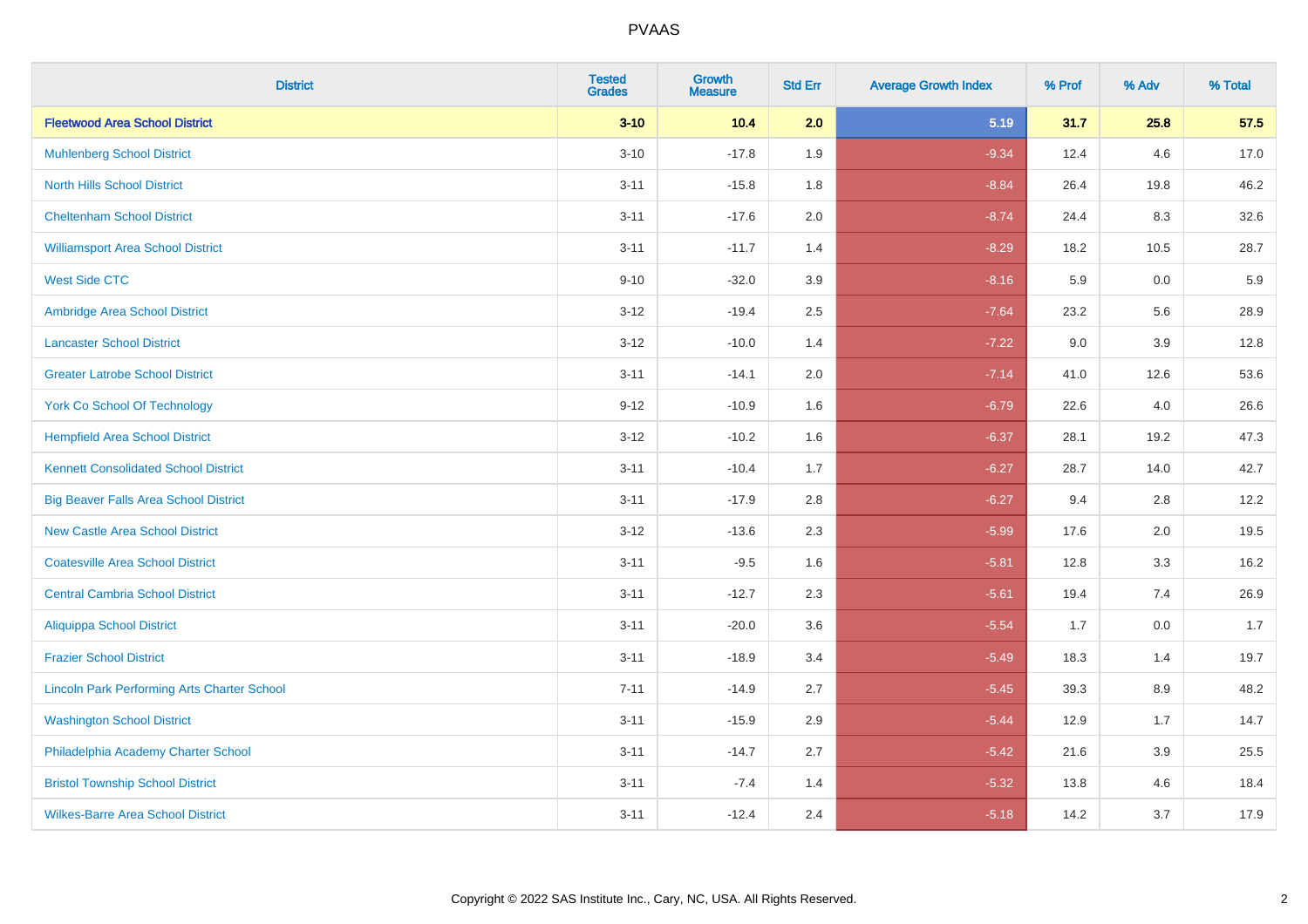| <b>District</b>                                   | <b>Tested</b><br><b>Grades</b> | <b>Growth</b><br><b>Measure</b> | <b>Std Err</b> | <b>Average Growth Index</b> | % Prof | % Adv   | % Total  |
|---------------------------------------------------|--------------------------------|---------------------------------|----------------|-----------------------------|--------|---------|----------|
| <b>Fleetwood Area School District</b>             | $3 - 10$                       | 10.4                            | 2.0            | 5.19                        | 31.7   | 25.8    | 57.5     |
| <b>East Lycoming School District</b>              | $3 - 11$                       | $-10.9$                         | 2.1            | $-5.08$                     | 22.5   | 8.2     | $30.8\,$ |
| Meyersdale Area School District                   | $3 - 11$                       | $-16.1$                         | 3.3            | $-4.94$                     | 20.3   | 5.8     | 26.1     |
| <b>Trinity Area School District</b>               | $3 - 11$                       | $-8.7$                          | 1.8            | $-4.87$                     | 20.9   | 9.8     | 30.8     |
| <b>Executive Education Academy Charter School</b> | $3 - 10$                       | $-14.6$                         | 3.0            | $-4.81$                     | 8.5    | 1.2     | 9.8      |
| <b>Chartiers-Houston School District</b>          | $3 - 10$                       | $-16.5$                         | 3.5            | $-4.79$                     | 26.3   | 6.6     | 32.9     |
| <b>West Mifflin Area School District</b>          | $3 - 12$                       | $-11.9$                         | 2.5            | $-4.77$                     | 15.9   | 4.0     | 19.9     |
| Lehigh Valley Charter High School For The Arts    | $9 - 10$                       | $-11.8$                         | 2.5            | $-4.76$                     | 28.9   | 5.7     | 34.6     |
| <b>Girard School District</b>                     | $3 - 11$                       | $-12.3$                         | 2.6            | $-4.76$                     | 29.7   | 18.9    | 48.6     |
| <b>Neshannock Township School District</b>        | $3 - 10$                       | $-12.5$                         | 2.7            | $-4.73$                     | 29.0   | 13.0    | 42.0     |
| <b>Fannett-Metal School District</b>              | $3 - 11$                       | $-22.3$                         | 4.8            | $-4.65$                     | 16.4   | 6.6     | 23.0     |
| <b>Derry Area School District</b>                 | $3 - 11$                       | $-11.8$                         | 2.6            | $-4.53$                     | 34.8   | 6.1     | 40.9     |
| <b>Northwestern School District</b>               | $3 - 11$                       | $-14.6$                         | 3.2            | $-4.51$                     | 32.5   | 13.7    | 46.2     |
| <b>Dunmore School District</b>                    | $3 - 11$                       | $-12.2$                         | 2.7            | $-4.51$                     | 15.0   | 5.3     | 20.4     |
| <b>Hanover Public School District</b>             | $3 - 11$                       | $-12.4$                         | 2.7            | $-4.50$                     | 22.7   | 6.2     | 28.9     |
| Jim Thorpe Area School District                   | $3 - 11$                       | $-10.9$                         | 2.4            | $-4.48$                     | 19.5   | $6.0\,$ | 25.5     |
| <b>Greenville Area School District</b>            | $3 - 11$                       | $-13.2$                         | 3.0            | $-4.45$                     | 32.1   | 4.6     | 36.7     |
| <b>Chambersburg Area School District</b>          | $3 - 11$                       | $-5.6$                          | 1.3            | $-4.42$                     | 24.2   | 15.2    | 39.4     |
| <b>General Mclane School District</b>             | $3 - 11$                       | $-10.7$                         | 2.4            | $-4.40$                     | 34.0   | 15.6    | 49.6     |
| <b>Big Spring School District</b>                 | $3 - 11$                       | $-9.8$                          | 2.3            | $-4.32$                     | 23.6   | 12.9    | 36.5     |
| <b>Interboro School District</b>                  | $3 - 12$                       | $-8.4$                          | 2.0            | $-4.27$                     | 27.6   | 6.4     | 34.1     |
| <b>Central Dauphin School District</b>            | $3 - 11$                       | $-5.2$                          | 1.2            | $-4.24$                     | 29.3   | 8.7     | 38.0     |
| <b>Chartiers Valley School District</b>           | $3 - 11$                       | $-9.1$                          | 2.1            | $-4.23$                     | 20.7   | 17.4    | 38.0     |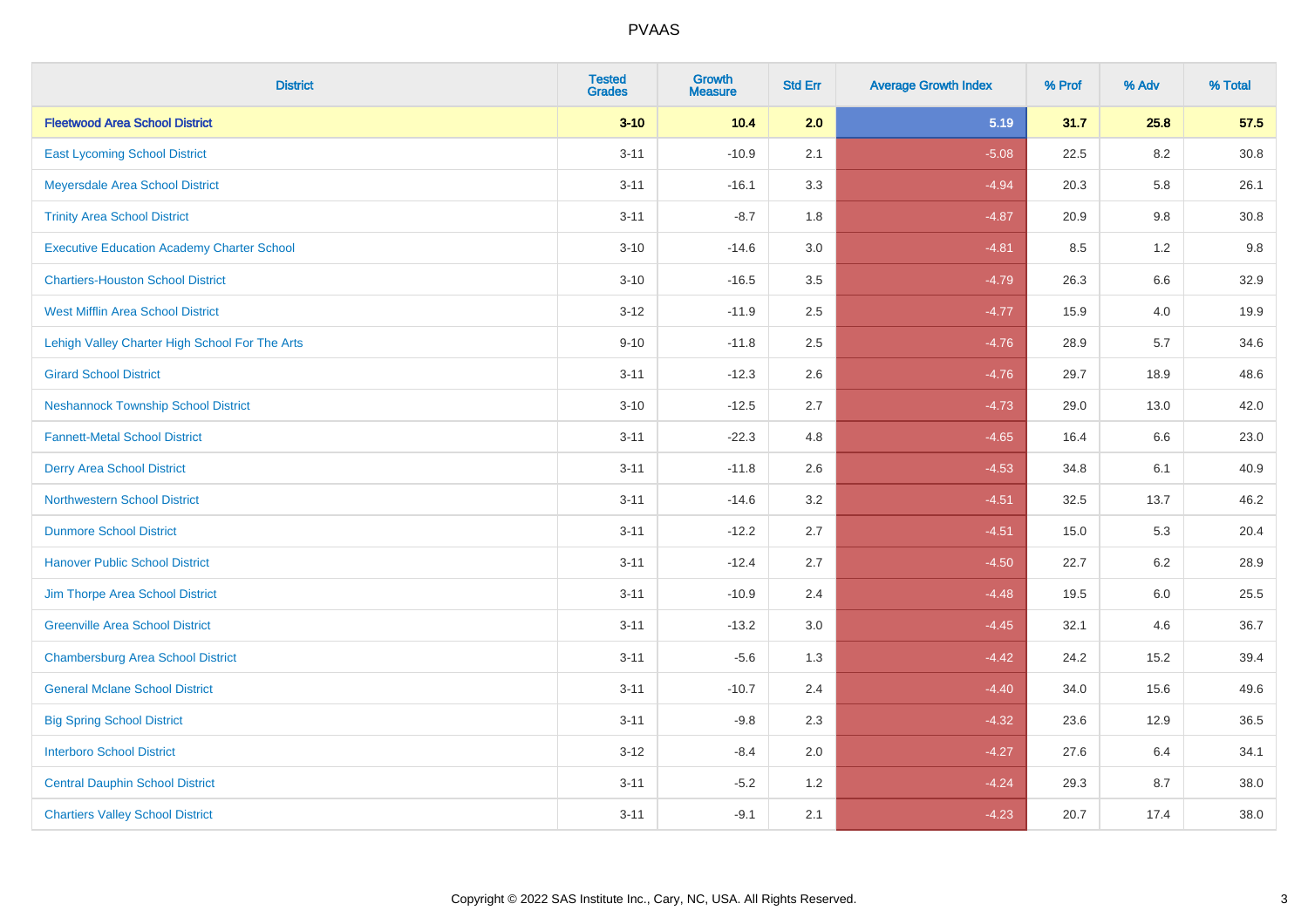| <b>District</b>                               | <b>Tested</b><br><b>Grades</b> | Growth<br><b>Measure</b> | <b>Std Err</b> | <b>Average Growth Index</b> | % Prof | % Adv | % Total |
|-----------------------------------------------|--------------------------------|--------------------------|----------------|-----------------------------|--------|-------|---------|
| <b>Fleetwood Area School District</b>         | $3 - 10$                       | 10.4                     | 2.0            | 5.19                        | 31.7   | 25.8  | 57.5    |
| <b>Central Fulton School District</b>         | $3 - 11$                       | $-13.3$                  | 3.2            | $-4.20$                     | 18.1   | 9.7   | 27.8    |
| <b>Williamsburg Community School District</b> | $3 - 11$                       | $-16.9$                  | 4.1            | $-4.14$                     | 22.4   | 0.0   | 22.4    |
| <b>Panther Valley School District</b>         | $3 - 12$                       | $-13.3$                  | 3.2            | $-4.10$                     | 31.5   | 4.1   | 35.6    |
| <b>Moniteau School District</b>               | $3 - 11$                       | $-11.8$                  | 2.9            | $-4.07$                     | 22.6   | 5.0   | 27.6    |
| <b>Mid Valley School District</b>             | $3 - 10$                       | $-11.1$                  | 2.7            | $-4.07$                     | 28.3   | 8.1   | 36.4    |
| <b>Mcguffey School District</b>               | $3 - 11$                       | $-12.1$                  | 3.0            | $-4.06$                     | 12.8   | 5.9   | 18.6    |
| <b>Southmoreland School District</b>          | $3 - 11$                       | $-12.5$                  | 3.1            | $-4.04$                     | 33.3   | 15.5  | 48.8    |
| <b>Milton Area School District</b>            | $3 - 11$                       | $-10.1$                  | 2.5            | $-4.04$                     | 23.0   | 11.3  | 34.2    |
| <b>Scranton School District</b>               | $3 - 12$                       | $-10.1$                  | 2.5            | $-4.04$                     | 20.0   | 7.7   | 27.7    |
| <b>Deer Lakes School District</b>             | $3 - 11$                       | $-10.0$                  | 2.5            | $-4.02$                     | 27.7   | 9.9   | 37.6    |
| <b>Ellwood City Area School District</b>      | $3 - 11$                       | $-12.5$                  | 3.1            | $-4.00$                     | 26.7   | 8.7   | 35.4    |
| <b>Plum Borough School District</b>           | $3 - 11$                       | $-9.4$                   | 2.4            | $-3.98$                     | 32.9   | 27.4  | 60.4    |
| <b>Windber Area School District</b>           | $3 - 11$                       | $-11.9$                  | 3.0            | $-3.94$                     | 41.0   | 10.3  | 51.3    |
| <b>Tussey Mountain School District</b>        | $3 - 12$                       | $-13.0$                  | 3.3            | $-3.93$                     | 11.1   | 3.2   | 14.3    |
| <b>Bethlehem Area School District</b>         | $3 - 11$                       | $-4.5$                   | 1.1            | $-3.91$                     | 20.4   | 11.3  | 31.7    |
| <b>Tacony Academy Charter School</b>          | $3 - 11$                       | $-12.9$                  | 3.3            | $-3.90$                     | 8.6    | 1.4   | 10.0    |
| <b>Grove City Area School District</b>        | $3-12$                         | $-8.8$                   | 2.3            | $-3.89$                     | 25.6   | 16.4  | 42.0    |
| <b>Pittston Area School District</b>          | $3 - 11$                       | $-8.2$                   | 2.2            | $-3.75$                     | 26.7   | 14.8  | 41.5    |
| <b>Mohawk Area School District</b>            | $3 - 11$                       | $-10.5$                  | 2.8            | $-3.75$                     | 35.1   | 10.6  | 45.7    |
| Jefferson County-Dubois AVTS                  | $9 - 11$                       | $-11.7$                  | 3.1            | $-3.72$                     | 17.6   | 2.8   | 20.4    |
| <b>Shade-Central City School District</b>     | $3 - 11$                       | $-14.6$                  | 4.0            | $-3.68$                     | 9.6    | 0.0   | 9.6     |
| <b>Old Forge School District</b>              | $3 - 12$                       | $-11.3$                  | 3.1            | $-3.62$                     | 28.6   | 13.2  | 41.8    |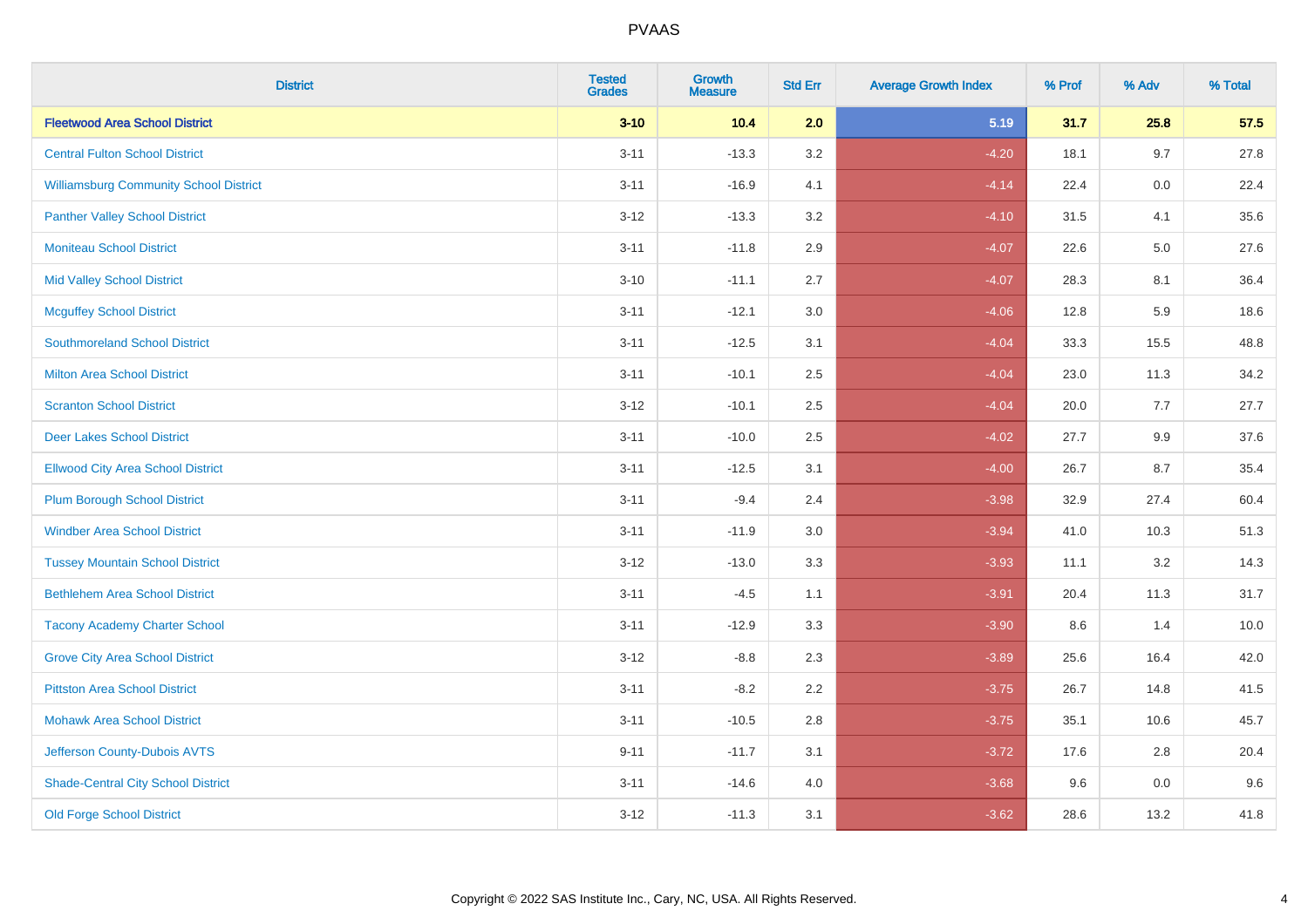| <b>District</b>                           | <b>Tested</b><br><b>Grades</b> | Growth<br><b>Measure</b> | <b>Std Err</b> | <b>Average Growth Index</b> | % Prof | % Adv | % Total |
|-------------------------------------------|--------------------------------|--------------------------|----------------|-----------------------------|--------|-------|---------|
| <b>Fleetwood Area School District</b>     | $3 - 10$                       | 10.4                     | 2.0            | 5.19                        | 31.7   | 25.8  | 57.5    |
| <b>West York Area School District</b>     | $3 - 12$                       | $-9.8$                   | 2.7            | $-3.57$                     | 21.9   | 10.9  | 32.8    |
| Morrisville Borough School District       | $3 - 11$                       | $-13.1$                  | 3.7            | $-3.52$                     | 4.9    | 1.6   | 6.6     |
| Mechanicsburg Area School District        | $3 - 11$                       | $-5.7$                   | 1.6            | $-3.48$                     | 35.1   | 16.0  | 51.2    |
| <b>South Park School District</b>         | $3 - 11$                       | $-8.8$                   | 2.5            | $-3.46$                     | 28.1   | 17.0  | 45.2    |
| <b>Burgettstown Area School District</b>  | $3 - 11$                       | $-11.2$                  | 3.2            | $-3.46$                     | 16.0   | 2.7   | 18.7    |
| <b>Ligonier Valley School District</b>    | $3 - 11$                       | $-10.8$                  | 3.1            | $-3.43$                     | 34.1   | 5.8   | 39.9    |
| <b>Shikellamy School District</b>         | $3 - 10$                       | $-8.3$                   | 2.4            | $-3.42$                     | 20.8   | 18.5  | 39.2    |
| <b>Mount Carmel Area School District</b>  | $3 - 11$                       | $-7.9$                   | 2.3            | $-3.38$                     | 18.2   | 4.4   | 22.6    |
| East Stroudsburg Area School District     | $3 - 11$                       | $-4.9$                   | 1.4            | $-3.38$                     | 22.7   | 12.5  | 35.2    |
| Lackawanna Trail School District          | $3 - 10$                       | $-11.0$                  | 3.3            | $-3.35$                     | 13.1   | 18.0  | 31.2    |
| <b>Riverview School District</b>          | $3 - 11$                       | $-13.0$                  | 4.0            | $-3.29$                     | 43.1   | 7.8   | 51.0    |
| <b>Canon-Mcmillan School District</b>     | $3 - 11$                       | $-5.0$                   | 1.5            | $-3.25$                     | 30.8   | 28.5  | 59.3    |
| <b>Somerset Area School District</b>      | $3 - 11$                       | $-7.6$                   | 2.4            | $-3.17$                     | 21.0   | 14.5  | 35.5    |
| <b>Parkland School District</b>           | $3 - 11$                       | $-3.7$                   | 1.2            | $-3.17$                     | 31.4   | 30.6  | 62.0    |
| <b>Montoursville Area School District</b> | $3 - 12$                       | $-8.4$                   | 2.6            | $-3.17$                     | 38.8   | 18.2  | 57.0    |
| <b>Keystone Oaks School District</b>      | $3 - 11$                       | $-7.2$                   | 2.3            | $-3.14$                     | 30.0   | 11.1  | 41.0    |
| <b>Wissahickon School District</b>        | $3 - 10$                       | $-5.3$                   | 1.7            | $-3.14$                     | 27.5   | 29.0  | 56.6    |
| <b>Hanover Area School District</b>       | $3 - 11$                       | $-14.7$                  | 4.7            | $-3.13$                     | 12.1   | 3.0   | 15.2    |
| <b>Erie City School District</b>          | $3-12$                         | $-4.5$                   | 1.4            | $-3.09$                     | 13.4   | 6.7   | 20.1    |
| Jefferson-Morgan School District          | $3 - 10$                       | $-12.0$                  | 3.9            | $-3.09$                     | 28.6   | 6.1   | 34.7    |
| California Area School District           | $3 - 10$                       | $-13.7$                  | 4.5            | $-3.06$                     | 41.7   | 16.7  | 58.3    |
| <b>Greensburg Salem School District</b>   | $3 - 11$                       | $-6.9$                   | 2.2            | $-3.06$                     | 30.3   | 13.3  | 43.6    |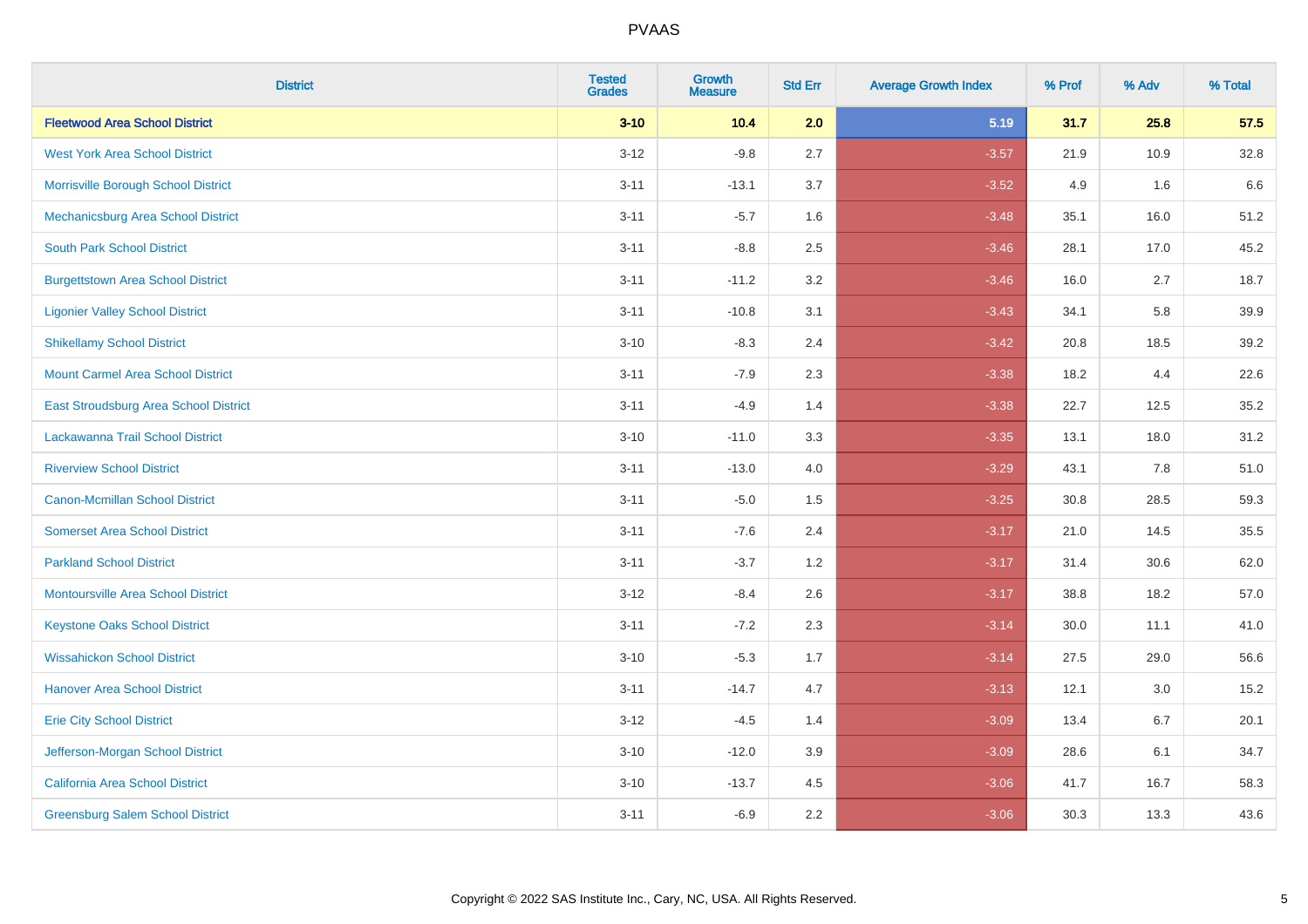| <b>District</b>                                | <b>Tested</b><br><b>Grades</b> | <b>Growth</b><br><b>Measure</b> | <b>Std Err</b> | <b>Average Growth Index</b> | % Prof | % Adv | % Total |
|------------------------------------------------|--------------------------------|---------------------------------|----------------|-----------------------------|--------|-------|---------|
| <b>Fleetwood Area School District</b>          | $3 - 10$                       | 10.4                            | 2.0            | 5.19                        | 31.7   | 25.8  | 57.5    |
| Imhotep Institute Charter High School          | $9 - 11$                       | $-17.6$                         | 5.8            | $-3.03$                     | 15.4   | 0.0   | 15.4    |
| Boys Latin Of Philadelphia Charter School      | $6 - 12$                       | $-8.0$                          | 2.7            | $-3.02$                     | 1.4    | 0.0   | 1.4     |
| <b>Gettysburg Area School District</b>         | $3 - 11$                       | $-6.0$                          | 2.0            | $-3.02$                     | 28.8   | 19.6  | 48.5    |
| <b>Corry Area School District</b>              | $3 - 11$                       | $-6.8$                          | 2.3            | $-3.01$                     | 24.0   | 8.8   | 32.8    |
| <b>Carlisle Area School District</b>           | $3 - 11$                       | $-5.2$                          | 1.7            | $-2.99$                     | 28.0   | 19.3  | 47.3    |
| <b>Montour School District</b>                 | $3 - 11$                       | $-6.1$                          | 2.1            | $-2.95$                     | 31.8   | 23.6  | 55.3    |
| <b>Baldwin-Whitehall School District</b>       | $3 - 11$                       | $-5.5$                          | 1.9            | $-2.93$                     | 32.0   | 14.7  | 46.7    |
| <b>Carbon Career &amp; Technical Institute</b> | $9 - 11$                       | $-9.3$                          | 3.2            | $-2.92$                     | 19.6   | 2.2   | 21.7    |
| <b>Mifflinburg Area School District</b>        | $3 - 11$                       | $-6.0$                          | 2.1            | $-2.87$                     | 32.7   | 13.3  | 46.0    |
| <b>Berwick Area School District</b>            | $3 - 11$                       | $-6.9$                          | 2.4            | $-2.84$                     | 22.3   | 11.5  | 33.8    |
| Southern Columbia Area School District         | $3 - 11$                       | $-8.5$                          | 3.0            | $-2.83$                     | 30.5   | 12.8  | 43.3    |
| <b>Innovative Arts Academy Charter School</b>  | $6 - 11$                       | $-7.2$                          | 2.5            | $-2.83$                     | 2.0    | 0.0   | $2.0\,$ |
| <b>Quakertown Community School District</b>    | $3 - 12$                       | $-4.3$                          | $1.5\,$        | $-2.79$                     | 33.8   | 20.1  | 53.8    |
| <b>Sharon City School District</b>             | $3 - 11$                       | $-6.5$                          | 2.3            | $-2.79$                     | 13.1   | 5.0   | 18.1    |
| <b>Pottsgrove School District</b>              | $3 - 11$                       | $-5.5$                          | 2.0            | $-2.78$                     | 28.6   | 10.3  | 38.8    |
| <b>Clarion-Limestone Area School District</b>  | $3 - 12$                       | $-10.0$                         | 3.6            | $-2.76$                     | 28.3   | 20.0  | 48.3    |
| Selinsgrove Area School District               | $3 - 12$                       | $-5.7$                          | 2.1            | $-2.74$                     | 25.4   | 13.9  | 39.2    |
| <b>Karns City Area School District</b>         | $3 - 11$                       | $-7.2$                          | 2.6            | $-2.71$                     | 26.4   | 20.8  | 47.2    |
| <b>Eastern York School District</b>            | $3 - 11$                       | $-6.2$                          | 2.3            | $-2.70$                     | 27.8   | 18.5  | 46.4    |
| La Academia Partnership Charter School         | $6 - 11$                       | $-15.5$                         | 5.7            | $-2.70$                     | 2.3    | 0.0   | 2.3     |
| <b>Governor Mifflin School District</b>        | $3 - 11$                       | $-4.4$                          | 1.6            | $-2.69$                     | 30.3   | 7.7   | 38.0    |
| <b>Avonworth School District</b>               | $3 - 10$                       | $-6.2$                          | 2.3            | $-2.68$                     | 35.9   | 14.1  | 50.0    |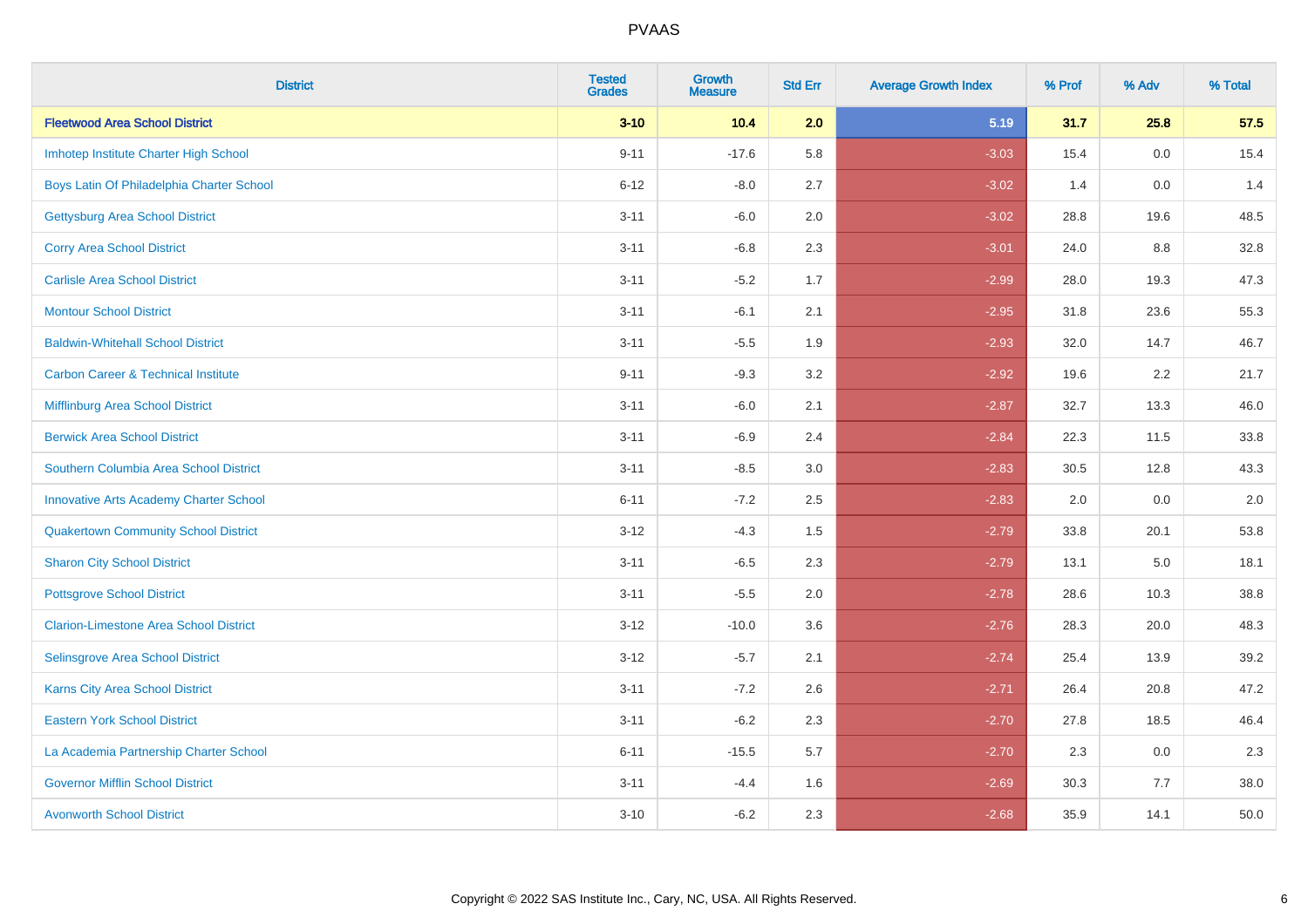| <b>District</b>                               | <b>Tested</b><br><b>Grades</b> | Growth<br><b>Measure</b> | <b>Std Err</b> | <b>Average Growth Index</b> | % Prof | % Adv   | % Total |
|-----------------------------------------------|--------------------------------|--------------------------|----------------|-----------------------------|--------|---------|---------|
| <b>Fleetwood Area School District</b>         | $3 - 10$                       | 10.4                     | 2.0            | 5.19                        | 31.7   | 25.8    | 57.5    |
| <b>Lawrence County CTC</b>                    | $10 - 11$                      | $-9.8$                   | 3.7            | $-2.68$                     | 7.3    | 0.0     | 7.3     |
| <b>Blairsville-Saltsburg School District</b>  | $3 - 11$                       | $-7.5$                   | 2.8            | $-2.67$                     | 20.1   | 8.2     | 28.3    |
| <b>Connellsville Area School District</b>     | $3 - 11$                       | $-5.3$                   | 2.0            | $-2.67$                     | 24.2   | $5.0\,$ | 29.1    |
| <b>Turkeyfoot Valley Area School District</b> | $3 - 12$                       | $-15.4$                  | 5.8            | $-2.66$                     | 3.8    | 3.8     | 7.6     |
| <b>Richland School District</b>               | $3 - 11$                       | $-6.9$                   | 2.6            | $-2.63$                     | 40.1   | 20.9    | 61.0    |
| <b>Bethel Park School District</b>            | $3 - 11$                       | $-4.4$                   | 1.7            | $-2.62$                     | 40.1   | 27.3    | 67.4    |
| <b>Union City Area School District</b>        | $3 - 12$                       | $-8.7$                   | 3.3            | $-2.59$                     | 29.7   | 10.9    | 40.6    |
| <b>Greater Nanticoke Area School District</b> | $3 - 12$                       | $-6.8$                   | 2.6            | $-2.58$                     | 15.2   | 8.9     | 24.1    |
| Catasauqua Area School District               | $3 - 12$                       | $-7.3$                   | 2.8            | $-2.58$                     | 27.1   | 11.2    | 38.3    |
| <b>Antietam School District</b>               | $3 - 10$                       | $-9.5$                   | 3.7            | $-2.57$                     | 20.9   | 1.5     | 22.4    |
| <b>Columbia-Montour AVTS</b>                  | $9 - 10$                       | $-7.1$                   | 2.8            | $-2.52$                     | 19.5   | 3.2     | 22.7    |
| Perseus House Charter School Of Excellence    | $6 - 11$                       | $-6.4$                   | 2.6            | $-2.50$                     | 0.9    | 0.0     | 0.9     |
| Pocono Mountain School District               | $3 - 12$                       | $-4.3$                   | 1.8            | $-2.43$                     | 35.5   | 17.1    | 52.6    |
| <b>Forbes Road School District</b>            | $3 - 11$                       | $-11.5$                  | 4.7            | $-2.43$                     | 23.1   | 10.3    | 33.3    |
| <b>Redbank Valley School District</b>         | $3 - 11$                       | $-7.5$                   | 3.1            | $-2.41$                     | 12.4   | 10.6    | 23.1    |
| <b>Wyoming Valley West School District</b>    | $3 - 11$                       | $-5.5$                   | 2.3            | $-2.38$                     | 22.2   | 9.2     | 31.4    |
| <b>Mount Pleasant Area School District</b>    | $3 - 11$                       | $-5.4$                   | 2.3            | $-2.37$                     | 33.3   | 8.7     | 42.0    |
| <b>Pottsville Area School District</b>        | $3 - 12$                       | $-4.9$                   | 2.1            | $-2.36$                     | 21.8   | 7.9     | 29.6    |
| <b>Octorara Area School District</b>          | $3 - 11$                       | $-7.5$                   | 3.2            | $-2.35$                     | 26.1   | 17.0    | 43.2    |
| <b>City CHS</b>                               | $10 - 11$                      | $-5.6$                   | 2.4            | $-2.34$                     | 15.9   | 1.5     | 17.4    |
| <b>Jamestown Area School District</b>         | $3 - 11$                       | $-9.5$                   | 4.1            | $-2.33$                     | 41.5   | 4.9     | 46.3    |
| <b>Riverside School District</b>              | $3 - 11$                       | $-6.2$                   | 2.7            | $-2.33$                     | 20.8   | 17.0    | 37.7    |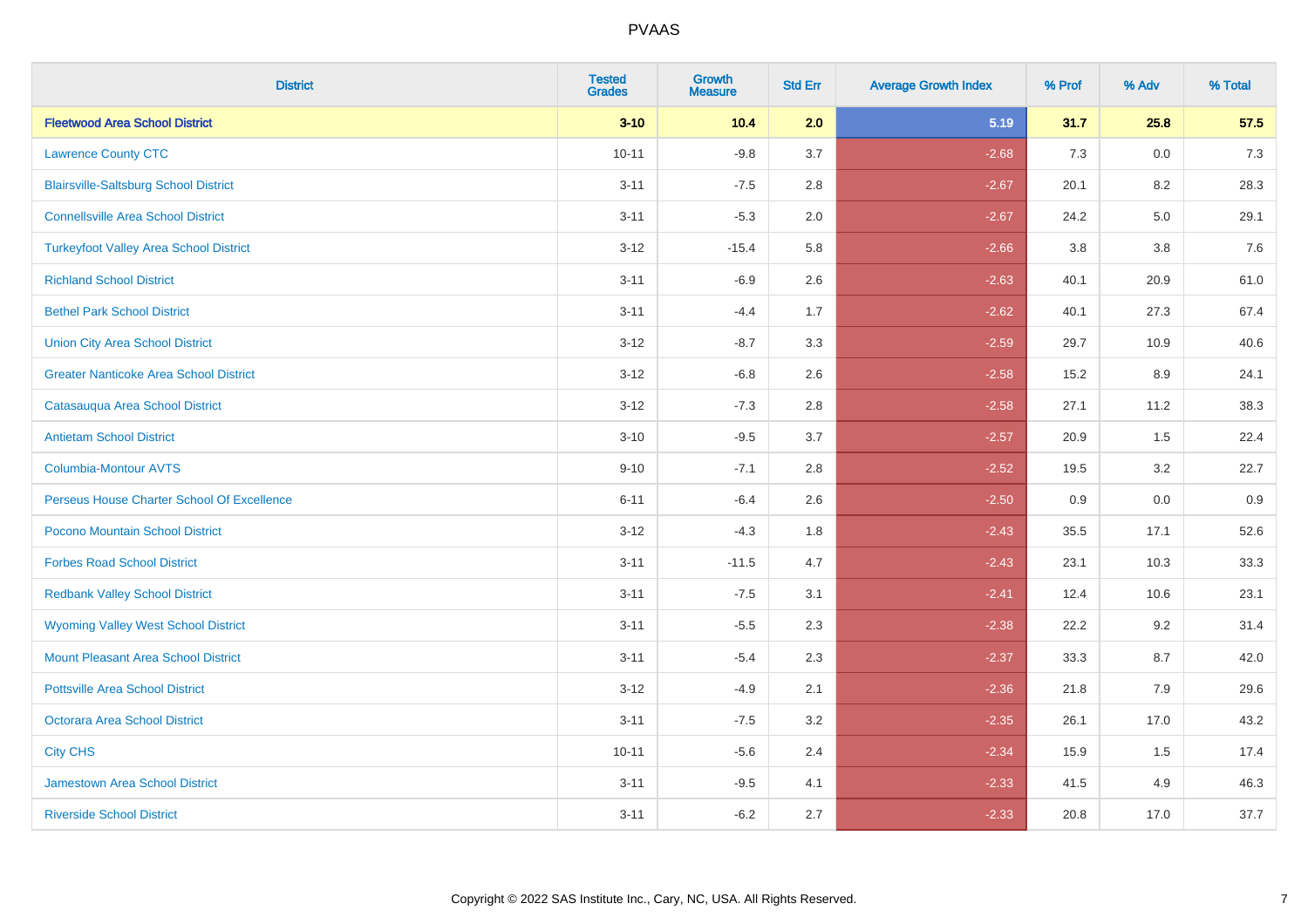| <b>District</b>                                                       | <b>Tested</b><br><b>Grades</b> | <b>Growth</b><br><b>Measure</b> | <b>Std Err</b> | <b>Average Growth Index</b> | % Prof | % Adv | % Total |
|-----------------------------------------------------------------------|--------------------------------|---------------------------------|----------------|-----------------------------|--------|-------|---------|
| <b>Fleetwood Area School District</b>                                 | $3 - 10$                       | 10.4                            | 2.0            | 5.19                        | 31.7   | 25.8  | 57.5    |
| <b>Commodore Perry School District</b>                                | $3 - 11$                       | $-10.4$                         | 4.5            | $-2.30$                     | 29.4   | 5.9   | 35.3    |
| <b>Carmichaels Area School District</b>                               | $3 - 10$                       | $-7.0$                          | 3.1            | $-2.30$                     | 17.8   | 9.6   | 27.4    |
| <b>Susquenita School District</b>                                     | $3 - 11$                       | $-5.9$                          | 2.6            | $-2.28$                     | 30.6   | 13.9  | 44.4    |
| <b>Achievement House Charter School</b>                               | $7 - 11$                       | $-8.2$                          | 3.6            | $-2.28$                     | 16.7   | 2.8   | 19.4    |
| <b>Owen J Roberts School District</b>                                 | $3 - 11$                       | $-3.5$                          | 1.5            | $-2.27$                     | 36.8   | 24.4  | 61.2    |
| <b>Yough School District</b>                                          | $3 - 10$                       | $-6.2$                          | 2.7            | $-2.27$                     | 28.9   | 8.8   | 37.7    |
| <b>Elizabeth Forward School District</b>                              | $3 - 11$                       | $-5.5$                          | 2.5            | $-2.25$                     | 32.2   | 12.8  | 45.0    |
| <b>Wyoming Area School District</b>                                   | $3 - 10$                       | $-5.5$                          | 2.5            | $-2.21$                     | 32.0   | 9.6   | 41.6    |
| <b>Western Beaver County School District</b>                          | $3 - 11$                       | $-9.3$                          | 4.2            | $-2.20$                     | 45.1   | 3.9   | 49.0    |
| North Schuylkill School District                                      | $3 - 11$                       | $-4.7$                          | 2.2            | $-2.16$                     | 20.2   | 11.7  | 31.9    |
| <b>Elk Lake School District</b>                                       | $3 - 11$                       | $-6.1$                          | 2.9            | $-2.12$                     | 26.3   | 11.6  | 37.9    |
| West Middlesex Area School District                                   | $3 - 10$                       | $-7.4$                          | $3.5\,$        | $-2.11$                     | 32.0   | 9.6   | 41.6    |
| <b>Cambria Heights School District</b>                                | $3 - 10$                       | $-6.2$                          | 2.9            | $-2.11$                     | 25.0   | 13.0  | 38.0    |
| <b>East Allegheny School District</b>                                 | $3 - 11$                       | $-6.4$                          | 3.0            | $-2.11$                     | 21.0   | 7.4   | 28.4    |
| Mastery Charter School - Gratz Campus                                 | $7 - 10$                       | $-9.5$                          | 4.6            | $-2.09$                     | 0.0    | 3.4   | 3.4     |
| <b>Wellsboro Area School District</b>                                 | $3 - 11$                       | $-6.3$                          | 3.0            | $-2.08$                     | 24.4   | 13.4  | 37.8    |
| <b>West Greene School District</b>                                    | $3 - 11$                       | $-8.1$                          | 3.9            | $-2.08$                     | 31.0   | 11.9  | 42.9    |
| <b>Boyertown Area School District</b>                                 | $3 - 11$                       | $-2.9$                          | 1.4            | $-2.06$                     | 30.8   | 22.6  | 53.4    |
| <b>Freedom Area School District</b>                                   | $3 - 11$                       | $-6.3$                          | 3.1            | $-2.04$                     | 22.9   | 8.4   | 31.3    |
| <b>Riverside Beaver County School District</b>                        | $3 - 11$                       | $-5.5$                          | 2.7            | $-2.03$                     | 35.8   | 23.2  | 59.0    |
| Preparatory Charter School Of Mathematics, Science, Tech, And Careers | $9 - 10$                       | $-5.1$                          | 2.5            | $-2.03$                     | 6.3    | 1.4   | 7.7     |
| <b>Bristol Borough School District</b>                                | $3 - 12$                       | $-5.9$                          | 2.9            | $-2.00$                     | 27.8   | 3.3   | 31.1    |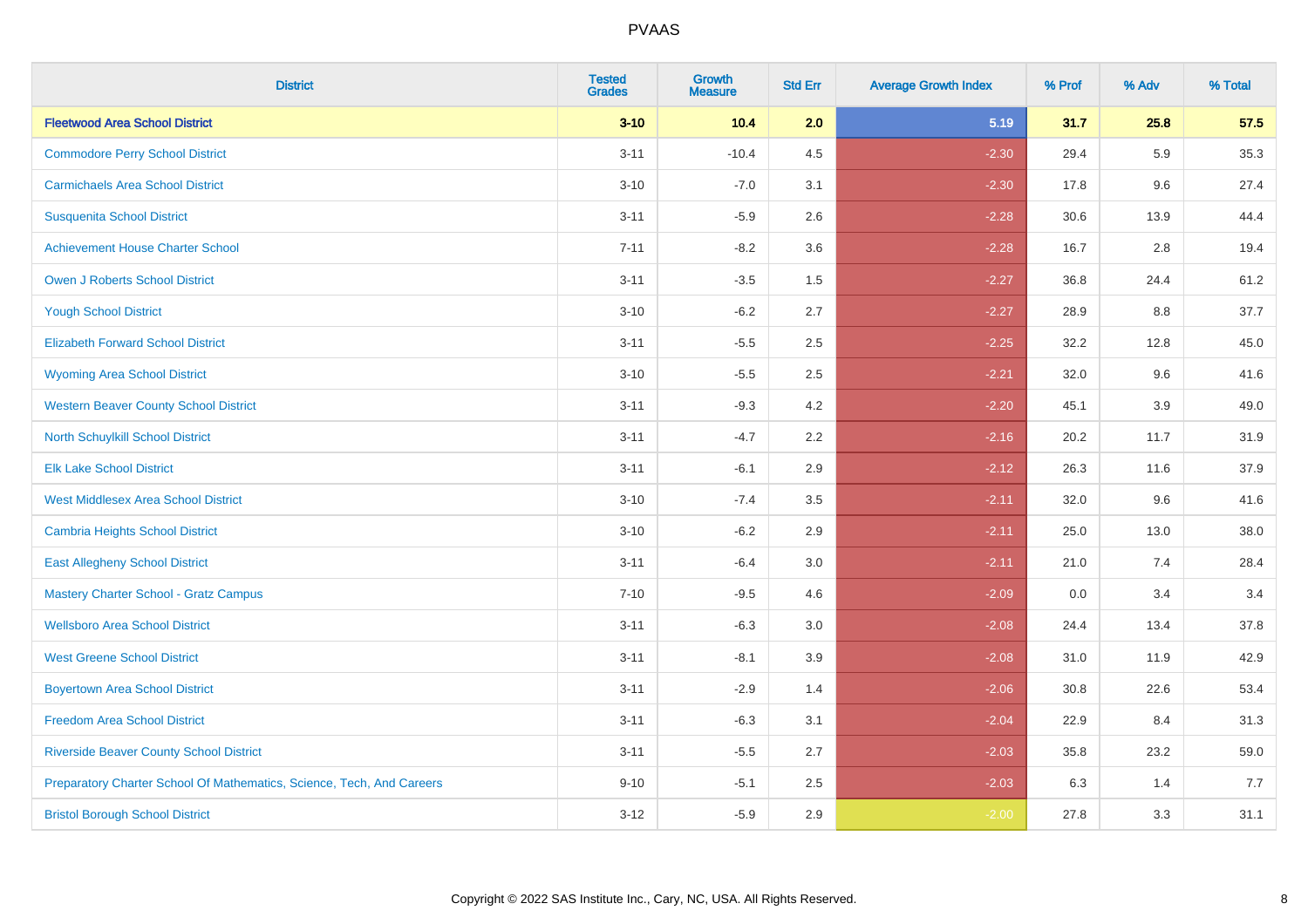| <b>District</b>                                        | <b>Tested</b><br><b>Grades</b> | Growth<br><b>Measure</b> | <b>Std Err</b> | <b>Average Growth Index</b> | % Prof | % Adv | % Total |
|--------------------------------------------------------|--------------------------------|--------------------------|----------------|-----------------------------|--------|-------|---------|
| <b>Fleetwood Area School District</b>                  | $3 - 10$                       | 10.4                     | 2.0            | 5.19                        | 31.7   | 25.8  | 57.5    |
| Lincoln Leadership Academy Charter School              | $3 - 12$                       | $-7.4$                   | 3.7            | $-1.99$                     | 6.4    | 2.1   | 8.5     |
| <b>Sto-Rox School District</b>                         | $3 - 10$                       | $-7.0$                   | 3.5            | $-1.99$                     | 3.2    | 0.0   | 3.2     |
| <b>Kiski Area School District</b>                      | $3 - 11$                       | $-4.0$                   | 2.0            | $-1.99$                     | 23.1   | 18.2  | 41.3    |
| <b>Titusville Area School District</b>                 | $3 - 11$                       | $-5.0$                   | 2.5            | $-1.98$                     | 26.5   | 6.8   | 33.3    |
| Lehigh Valley Academy Regional Charter School          | $3 - 11$                       | $-5.9$                   | 3.0            | $-1.98$                     | 20.0   | 7.7   | 27.7    |
| <b>North East School District</b>                      | $3 - 11$                       | $-5.3$                   | 2.7            | $-1.97$                     | 31.7   | 24.8  | 56.4    |
| Schuylkill Haven Area School District                  | $3 - 11$                       | $-5.3$                   | 2.7            | $-1.96$                     | 22.2   | 11.6  | 33.8    |
| <b>Southern Lehigh School District</b>                 | $3 - 11$                       | $-4.1$                   | 2.1            | $-1.94$                     | 39.3   | 28.0  | 67.2    |
| Millersburg Area School District                       | $3 - 11$                       | $-6.6$                   | 3.4            | $-1.92$                     | 24.1   | 10.3  | 34.5    |
| <b>Jenkintown School District</b>                      | $3 - 11$                       | $-7.9$                   | 4.1            | $-1.92$                     | 34.1   | 27.3  | 61.4    |
| <b>Chester Charter Scholars Academy Charter School</b> | $3 - 12$                       | $-6.2$                   | 3.3            | $-1.88$                     | 2.2    | 0.0   | 2.2     |
| Penn Cambria School District                           | $3 - 11$                       | $-4.5$                   | 2.4            | $-1.86$                     | 27.3   | 15.8  | 43.2    |
| <b>Montgomery Area School District</b>                 | $3 - 11$                       | $-5.8$                   | 3.2            | $-1.83$                     | 25.0   | 11.5  | 36.5    |
| <b>West Chester Area School District</b>               | $3 - 11$                       | $-2.1$                   | 1.2            | $-1.83$                     | 36.4   | 23.2  | 59.6    |
| <b>Westinghouse Arts Academy Charter School</b>        | $9 - 10$                       | $-6.0$                   | 3.3            | $-1.81$                     | 20.2   | 8.9   | 29.1    |
| <b>Pleasant Valley School District</b>                 | $3 - 11$                       | $-3.3$                   | 1.8            | $-1.80$                     | 28.5   | 10.4  | 39.0    |
| New Kensington-Arnold School District                  | $3 - 11$                       | $-5.8$                   | 3.2            | $-1.80$                     | 10.8   | 1.2   | 12.0    |
| Renaissance Academy Charter School                     | $3 - 11$                       | $-5.6$                   | 3.1            | $-1.79$                     | 28.4   | 18.5  | 46.9    |
| <b>Oxford Area School District</b>                     | $3 - 11$                       | $-3.1$                   | 1.8            | $-1.77$                     | 27.5   | 14.5  | 42.0    |
| Southern Huntingdon County School District             | $3 - 11$                       | $-5.9$                   | 3.4            | $-1.76$                     | 32.8   | 4.9   | 37.7    |
| <b>Union Area School District</b>                      | $3 - 11$                       | $-6.5$                   | 3.8            | $-1.70$                     | 30.6   | 12.2  | 42.9    |
| <b>Twin Valley School District</b>                     | $3 - 12$                       | $-3.2$                   | 1.9            | $-1.68$                     | 38.8   | 19.8  | 58.6    |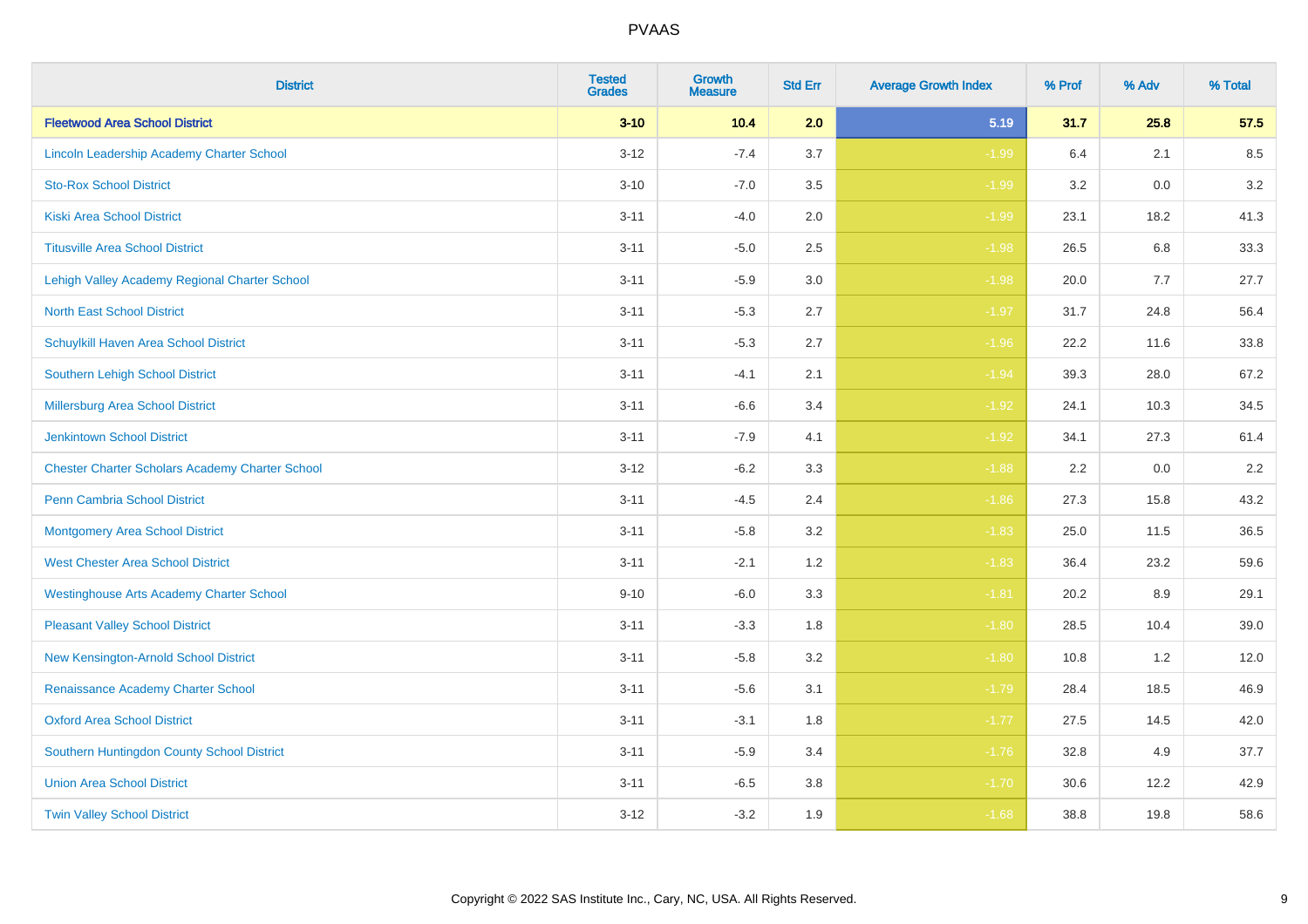| <b>District</b>                                   | <b>Tested</b><br><b>Grades</b> | <b>Growth</b><br><b>Measure</b> | <b>Std Err</b> | <b>Average Growth Index</b> | % Prof | % Adv | % Total |
|---------------------------------------------------|--------------------------------|---------------------------------|----------------|-----------------------------|--------|-------|---------|
| <b>Fleetwood Area School District</b>             | $3 - 10$                       | 10.4                            | 2.0            | 5.19                        | 31.7   | 25.8  | 57.5    |
| <b>Dauphin County Technical School</b>            | $9 - 11$                       | $-3.9$                          | 2.3            | $-1.67$                     | 18.3   | 11.1  | 29.3    |
| <b>Environmental Charter School At Frick Park</b> | $3-9$                          | $-6.2$                          | 3.7            | $-1.67$                     | 25.9   | 3.4   | 29.3    |
| <b>Woodland Hills School District</b>             | $3 - 12$                       | $-4.2$                          | 2.5            | $-1.66$                     | 10.1   | 1.4   | 11.5    |
| Hatboro-Horsham School District                   | $3 - 11$                       | $-2.7$                          | 1.6            | $-1.65$                     | 27.9   | 17.9  | 45.8    |
| <b>Steelton-Highspire School District</b>         | $3 - 11$                       | $-5.3$                          | 3.2            | $-1.65$                     | 13.9   | 0.0   | 13.9    |
| <b>Hollidaysburg Area School District</b>         | $3 - 11$                       | $-2.7$                          | 1.6            | $-1.64$                     | 32.6   | 15.2  | 47.8    |
| <b>Laurel Highlands School District</b>           | $3 - 11$                       | $-3.8$                          | 2.3            | $-1.63$                     | 20.9   | 14.6  | 35.4    |
| Insight PA Cyber Charter School                   | $3 - 11$                       | $-9.4$                          | 5.8            | $-1.62$                     | 25.6   | 4.6   | 30.2    |
| <b>Slippery Rock Area School District</b>         | $3 - 11$                       | $-3.8$                          | 2.5            | $-1.56$                     | 30.8   | 21.9  | 52.7    |
| <b>Charleroi School District</b>                  | $3 - 11$                       | $-4.3$                          | 2.7            | $-1.55$                     | 22.2   | 15.9  | 38.1    |
| <b>Shanksville-Stonycreek School District</b>     | $3 - 10$                       | $-8.6$                          | 5.5            | $-1.55$                     | 17.6   | 23.5  | 41.2    |
| <b>Conemaugh Valley School District</b>           | $3 - 12$                       | $-6.3$                          | 4.1            | $-1.54$                     | 23.7   | 5.1   | 28.8    |
| <b>Nazareth Area School District</b>              | $3 - 11$                       | $-2.5$                          | 1.7            | $-1.53$                     | 29.2   | 24.6  | 53.8    |
| <b>Ridgway Area School District</b>               | $3 - 11$                       | $-6.1$                          | 4.0            | $-1.53$                     | 42.2   | 15.6  | 57.8    |
| <b>Universal Audenried Charter School</b>         | $9 - 11$                       | $-3.8$                          | 2.5            | $-1.53$                     | 3.0    | 0.5   | 3.5     |
| <b>Towanda Area School District</b>               | $3 - 11$                       | $-4.0$                          | 2.6            | $-1.52$                     | 24.8   | 9.9   | 34.8    |
| <b>Crestwood School District</b>                  | $3 - 11$                       | $-3.4$                          | 2.2            | $-1.52$                     | 33.1   | 21.7  | 54.9    |
| <b>Troy Area School District</b>                  | $3 - 10$                       | $-4.7$                          | 3.2            | $-1.46$                     | 22.8   | 16.5  | 39.2    |
| Salisbury-Elk Lick School District                | $3 - 11$                       | $-8.4$                          | 5.8            | $-1.45$                     | 33.3   | 5.6   | 38.9    |
| <b>Greater Johnstown School District</b>          | $3 - 11$                       | $-3.5$                          | 2.4            | $-1.45$                     | 10.3   | 1.3   | 11.5    |
| <b>Rochester Area School District</b>             | $3 - 11$                       | $-5.7$                          | 3.9            | $-1.45$                     | 14.9   | 2.1   | 17.0    |
| <b>Middletown Area School District</b>            | $3 - 11$                       | $-3.4$                          | 2.4            | $-1.44$                     | 34.3   | 15.2  | 49.4    |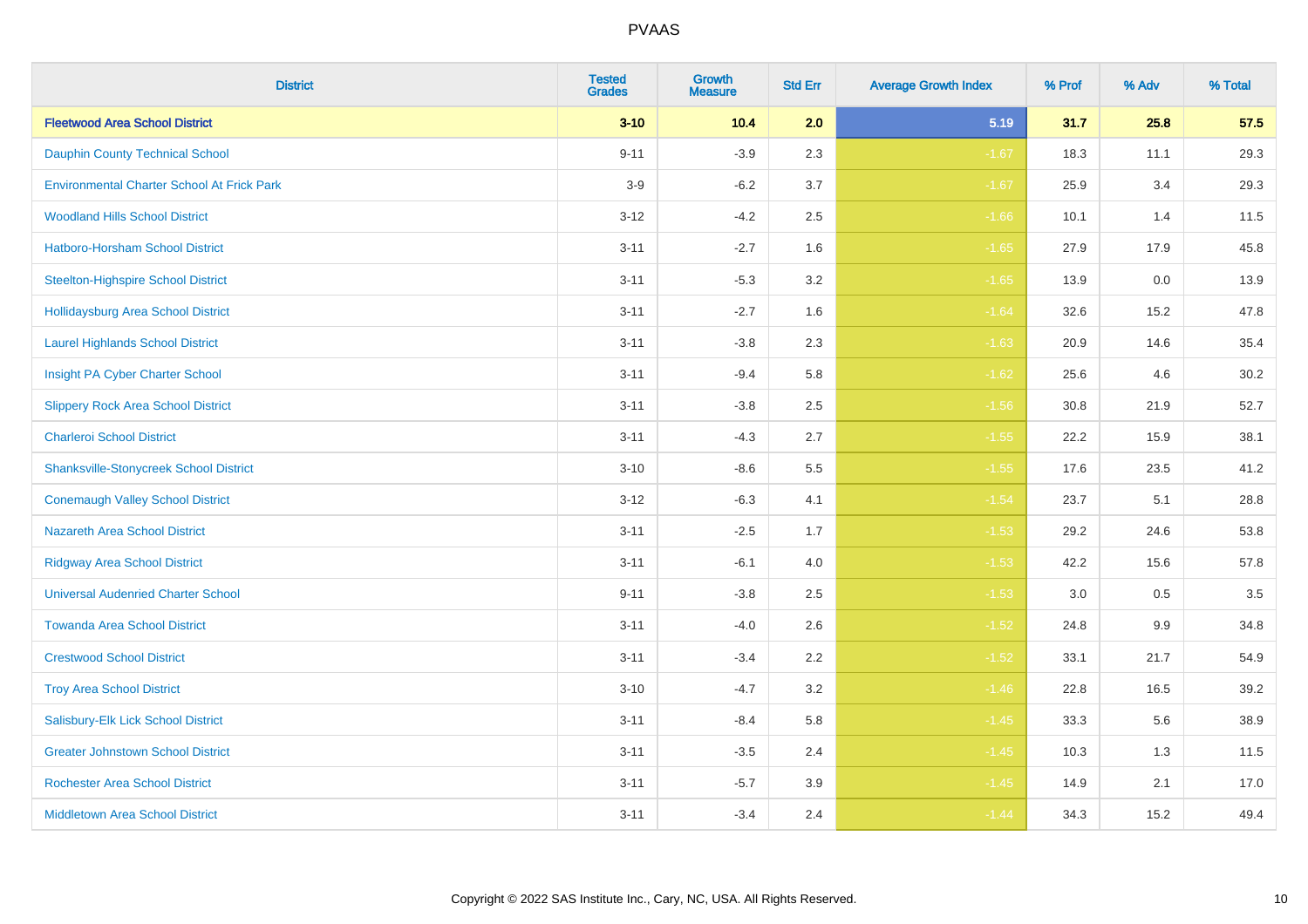| <b>District</b>                                 | <b>Tested</b><br><b>Grades</b> | Growth<br><b>Measure</b> | <b>Std Err</b> | <b>Average Growth Index</b> | % Prof | % Adv | % Total |
|-------------------------------------------------|--------------------------------|--------------------------|----------------|-----------------------------|--------|-------|---------|
| <b>Fleetwood Area School District</b>           | $3 - 10$                       | 10.4                     | 2.0            | 5.19                        | 31.7   | 25.8  | 57.5    |
| <b>Weatherly Area School District</b>           | $3 - 11$                       | $-5.8$                   | 4.0            | $-1.44$                     | 32.1   | 8.9   | 41.1    |
| <b>Franklin Area School District</b>            | $3 - 11$                       | $-3.7$                   | 2.6            | $-1.43$                     | 30.5   | 5.9   | 36.4    |
| <b>Chester-Upland School District</b>           | $3 - 11$                       | $-3.6$                   | 2.6            | $-1.38$                     | 1.6    | 0.0   | 1.6     |
| <b>Dubois Area School District</b>              | $3 - 11$                       | $-2.8$                   | 2.0            | $-1.37$                     | 35.5   | 19.0  | 54.6    |
| <b>Northeast Bradford School District</b>       | $3 - 10$                       | $-5.0$                   | 3.7            | $-1.35$                     | 30.6   | 4.8   | 35.5    |
| <b>Rose Tree Media School District</b>          | $3 - 10$                       | $-2.8$                   | 2.1            | $-1.33$                     | 35.2   | 29.6  | 64.8    |
| <b>Southern Fulton School District</b>          | $3 - 11$                       | $-5.1$                   | 4.0            | $-1.29$                     | 21.7   | 13.0  | 34.8    |
| <b>Shenandoah Valley School District</b>        | $3 - 11$                       | $-4.5$                   | 3.5            | $-1.29$                     | 14.3   | 0.0   | 14.3    |
| <b>Bucks County Technical High School</b>       | $9 - 10$                       | $-2.9$                   | $2.2\,$        | $-1.29$                     | 27.7   | 10.4  | 38.2    |
| <b>Keystone Education Center Charter School</b> | $3 - 12$                       | $-6.5$                   | 5.1            | $-1.28$                     | 0.0    | 0.0   | $0.0\,$ |
| <b>Springfield Township School District</b>     | $3 - 11$                       | $-3.9$                   | 3.1            | $-1.27$                     | 37.2   | 30.8  | 68.1    |
| <b>Propel Charter School-Homestead</b>          | $3 - 11$                       | $-5.0$                   | 3.9            | $-1.27$                     | 7.3    | 0.0   | 7.3     |
| <b>Millville Area School District</b>           | $3 - 12$                       | $-5.6$                   | 4.4            | $-1.26$                     | 31.4   | 11.4  | 42.9    |
| <b>Cornell School District</b>                  | $3 - 11$                       | $-5.5$                   | 4.6            | $-1.20$                     | 11.3   | 3.2   | 14.5    |
| <b>Susquehanna Community School District</b>    | $3 - 11$                       | $-4.5$                   | 3.8            | $-1.19$                     | 31.9   | 8.8   | 40.7    |
| <b>Shaler Area School District</b>              | $3 - 11$                       | $-2.1$                   | 1.8            | $-1.18$                     | 32.0   | 13.0  | 45.0    |
| <b>Beaver Area School District</b>              | $3 - 10$                       | $-3.0$                   | 2.5            | $-1.16$                     | 25.8   | 27.8  | 53.6    |
| Northwestern Lehigh School District             | $3 - 11$                       | $-2.4$                   | 2.1            | $-1.14$                     | 41.7   | 17.9  | 59.5    |
| Harmony Area School District                    | $3 - 10$                       | $-5.7$                   | 5.0            | $-1.13$                     | 33.3   | 0.0   | 33.3    |
| <b>Moshannon Valley School District</b>         | $3 - 10$                       | $-5.1$                   | 4.6            | $-1.12$                     | 25.0   | 12.5  | 37.5    |
| <b>Cameron County School District</b>           | $3 - 12$                       | $-5.0$                   | 4.4            | $-1.12$                     | 34.9   | 4.8   | 39.7    |
| <b>Mahanoy Area School District</b>             | $3 - 10$                       | $-3.4$                   | 3.1            | $-1.07$                     | 21.4   | 8.6   | 30.0    |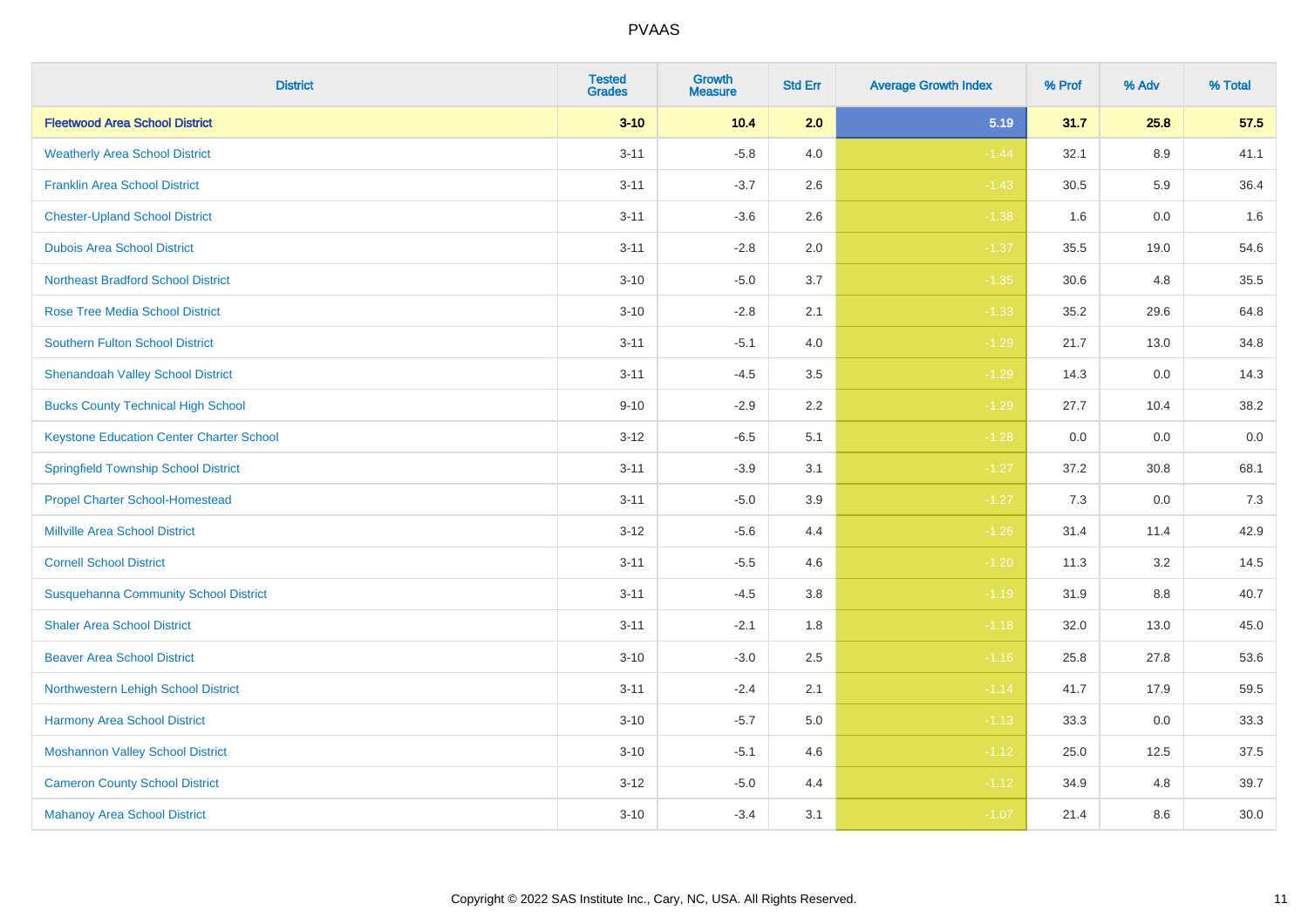| <b>District</b>                             | <b>Tested</b><br><b>Grades</b> | Growth<br><b>Measure</b> | <b>Std Err</b> | <b>Average Growth Index</b> | % Prof | % Adv | % Total |
|---------------------------------------------|--------------------------------|--------------------------|----------------|-----------------------------|--------|-------|---------|
| <b>Fleetwood Area School District</b>       | $3 - 10$                       | 10.4                     | 2.0            | 5.19                        | 31.7   | 25.8  | 57.5    |
| <b>Shamokin Area School District</b>        | $3 - 11$                       | $-2.6$                   | 2.5            | $-1.06$                     | 19.6   | 9.8   | 29.3    |
| <b>Sugar Valley Rural Charter School</b>    | $3 - 11$                       | $-3.6$                   | 3.7            | $-0.98$                     | 10.3   | 0.0   | 10.3    |
| <b>Northwest Area School District</b>       | $3 - 10$                       | $-3.2$                   | 3.3            | $-0.97$                     | 30.4   | 13.0  | 43.5    |
| <b>KIPP Dubois Charter School</b>           | $9 - 10$                       | $-3.0$                   | 3.1            | $-0.95$                     | 10.0   | 0.0   | 10.0    |
| <b>Propel Charter School-Montour</b>        | $3 - 10$                       | $-3.4$                   | 3.6            | $-0.93$                     | 7.7    | 0.0   | 7.7     |
| <b>Wyomissing Area School District</b>      | $3 - 12$                       | $-2.4$                   | 2.6            | $-0.92$                     | 25.6   | 28.1  | 53.7    |
| <b>Conneaut School District</b>             | $3 - 12$                       | $-2.3$                   | 2.6            | $-0.91$                     | 27.4   | 9.7   | 37.1    |
| <b>Uniontown Area School District</b>       | $3 - 11$                       | $-2.8$                   | 3.1            | $-0.91$                     | 31.7   | 7.3   | 39.0    |
| <b>Mount Union Area School District</b>     | $3 - 10$                       | $-2.5$                   | 2.8            | $-0.89$                     | 19.8   | 5.8   | 25.6    |
| <b>Reynolds School District</b>             | $3 - 10$                       | $-3.0$                   | 3.5            | $-0.87$                     | 27.3   | 9.1   | 36.4    |
| <b>Carbondale Area School District</b>      | $3 - 10$                       | $-2.8$                   | 3.2            | $-0.87$                     | 27.5   | 2.9   | 30.4    |
| <b>Minersville Area School District</b>     | $3 - 11$                       | $-2.9$                   | 3.4            | $-0.86$                     | 27.4   | 9.7   | 37.1    |
| <b>Northgate School District</b>            | $3 - 11$                       | $-3.0$                   | 3.4            | $-0.85$                     | 35.6   | 6.8   | 42.4    |
| Mastery Charter School - Shoemaker Campus   | $7 - 10$                       | $-2.3$                   | 2.8            | $-0.81$                     | 10.1   | 3.7   | 13.8    |
| Roberto Clemente Charter School             | $3 - 12$                       | $-3.3$                   | 4.1            | $-0.79$                     | 22.7   | 4.6   | 27.3    |
| <b>Bradford Area School District</b>        | $3 - 12$                       | $-1.8$                   | 2.3            | $-0.79$                     | 31.2   | 16.7  | 47.9    |
| Urban Pathways 6-12 Charter School          | $6 - 11$                       | $-4.1$                   | 5.7            | $-0.72$                     | 0.0    | 0.0   | $0.0\,$ |
| <b>Albert Gallatin Area School District</b> | $3 - 11$                       | $-1.7$                   | 2.3            | $-0.72$                     | 31.9   | 20.7  | 52.7    |
| <b>Valley Grove School District</b>         | $3 - 10$                       | $-4.0$                   | 5.5            | $-0.72$                     | 68.4   | 15.8  | 84.2    |
| <b>Norwin School District</b>               | $3 - 11$                       | $-1.1$                   | 1.6            | $-0.70$                     | 37.7   | 27.6  | 65.2    |
| <b>Tri-Valley School District</b>           | $3 - 10$                       | $-2.7$                   | 3.9            | $-0.69$                     | 31.0   | 9.5   | 40.5    |
| <b>Monessen City School District</b>        | $3 - 10$                       | $-3.9$                   | 5.6            | $-0.69$                     | 21.0   | 10.5  | 31.6    |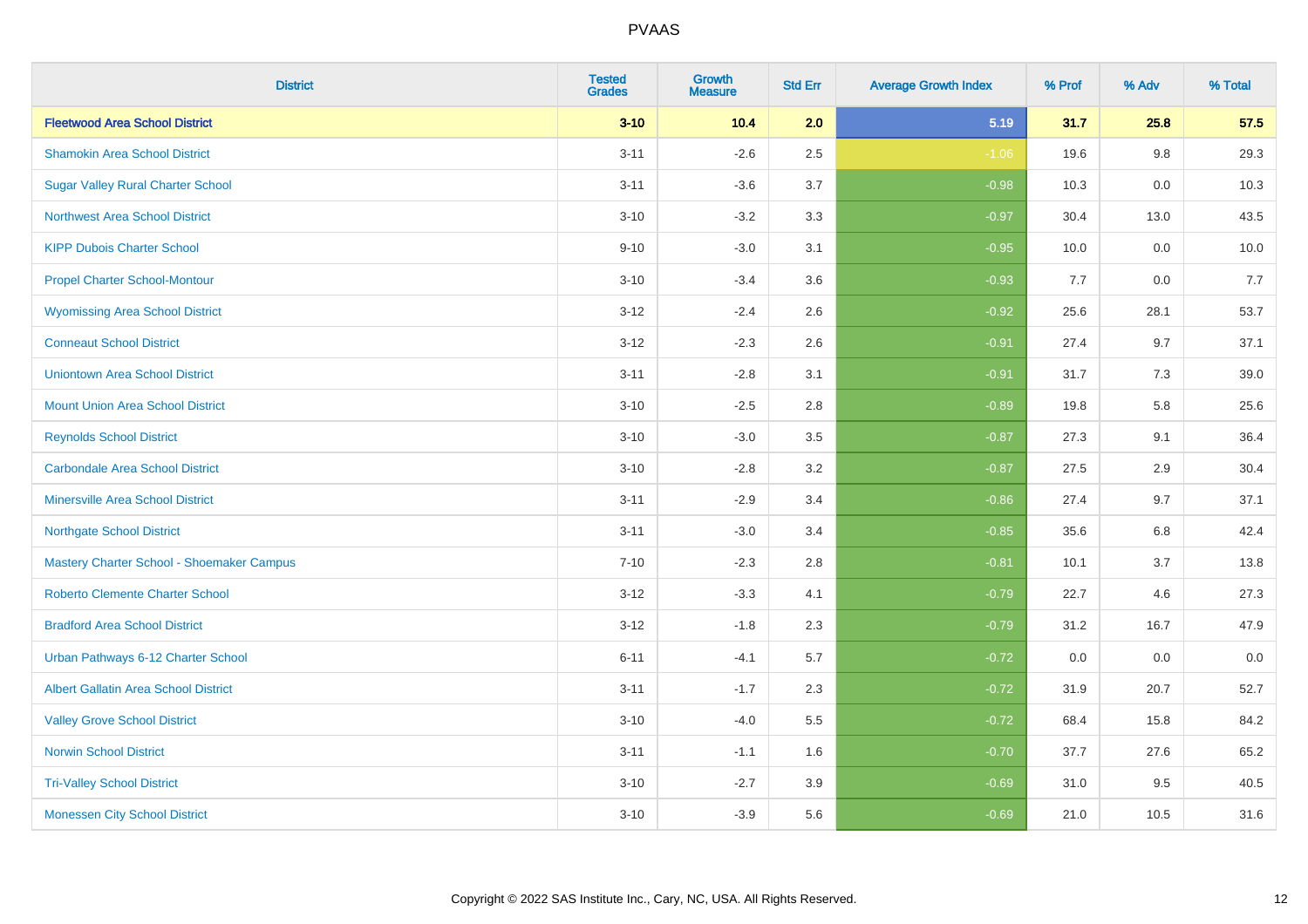| <b>District</b>                                         | <b>Tested</b><br><b>Grades</b> | <b>Growth</b><br><b>Measure</b> | <b>Std Err</b> | <b>Average Growth Index</b> | % Prof | % Adv | % Total |
|---------------------------------------------------------|--------------------------------|---------------------------------|----------------|-----------------------------|--------|-------|---------|
| <b>Fleetwood Area School District</b>                   | $3 - 10$                       | 10.4                            | 2.0            | 5.19                        | 31.7   | 25.8  | 57.5    |
| Northern Bedford County School District                 | $3 - 11$                       | $-2.3$                          | 3.3            | $-0.69$                     | 26.2   | 16.9  | 43.1    |
| <b>New Brighton Area School District</b>                | $3 - 11$                       | $-2.1$                          | 3.2            | $-0.65$                     | 31.5   | 11.1  | 42.6    |
| Propel Charter School - Braddock Hills                  | $3 - 11$                       | $-2.1$                          | 3.3            | $-0.63$                     | 4.8    | 3.2   | 8.1     |
| <b>Lebanon School District</b>                          | $3 - 11$                       | $-1.2$                          | 1.9            | $-0.63$                     | 15.2   | 6.4   | 21.6    |
| <b>Carlynton School District</b>                        | $3 - 11$                       | $-2.0$                          | 3.2            | $-0.62$                     | 27.9   | 5.2   | 33.1    |
| <b>Bangor Area School District</b>                      | $3 - 12$                       | $-1.2$                          | 2.0            | $-0.60$                     | 25.8   | 12.7  | 38.5    |
| <b>Exeter Township School District</b>                  | $3 - 11$                       | $-1.0$                          | 1.7            | $-0.58$                     | 27.2   | 15.6  | 42.8    |
| <b>South Eastern School District</b>                    | $3 - 11$                       | $-1.0$                          | 1.8            | $-0.55$                     | 36.4   | 17.1  | 53.5    |
| <b>Highlands School District</b>                        | $3 - 11$                       | $-1.3$                          | 2.3            | $-0.55$                     | 32.6   | 10.5  | 43.0    |
| <b>Penns Manor Area School District</b>                 | $3 - 12$                       | $-1.9$                          | 3.5            | $-0.55$                     | 24.2   | 3.8   | 28.0    |
| Center For Student Learning Charter School At Pennsbury | $6 - 12$                       | $-3.3$                          | 6.0            | $-0.55$                     | 23.1   | 0.0   | 23.1    |
| <b>Susq-Cyber Charter School</b>                        | $9 - 11$                       | $-3.2$                          | 5.8            | $-0.54$                     | 23.8   | 4.8   | 28.6    |
| Southeastern Greene School District                     | $3 - 10$                       | $-2.3$                          | 4.4            | $-0.53$                     | 29.0   | 9.7   | 38.7    |
| <b>Lakeview School District</b>                         | $3 - 11$                       | $-1.9$                          | 3.5            | $-0.53$                     | 41.5   | 12.3  | 53.8    |
| <b>York Academy Regional Charter School</b>             | $3 - 11$                       | $-2.3$                          | 4.4            | $-0.52$                     | 23.5   | 2.0   | 25.5    |
| <b>Allegheny Valley School District</b>                 | $3 - 11$                       | $-1.9$                          | 3.9            | $-0.48$                     | 31.8   | 11.4  | 43.2    |
| <b>Schuylkill Valley School District</b>                | $3 - 11$                       | $-1.0$                          | 2.2            | $-0.47$                     | 29.8   | 20.2  | 50.0    |
| <b>Chichester School District</b>                       | $3 - 11$                       | $-1.8$                          | 4.2            | $-0.44$                     | 40.0   | 14.0  | 54.0    |
| <b>Farrell Area School District</b>                     | $3 - 11$                       | $-1.9$                          | 4.2            | $-0.44$                     | 9.3    | 11.6  | 20.9    |
| <b>Burrell School District</b>                          | $3 - 11$                       | $-1.5$                          | 3.3            | $-0.44$                     | 27.8   | 17.7  | 45.6    |
| <b>Forest Area School District</b>                      | $3 - 11$                       | $-1.8$                          | 4.7            | $-0.37$                     | 18.9   | 15.1  | 34.0    |
| <b>Westmont Hilltop School District</b>                 | $3 - 11$                       | $-1.0$                          | 2.8            | $-0.36$                     | 33.3   | 14.7  | 48.0    |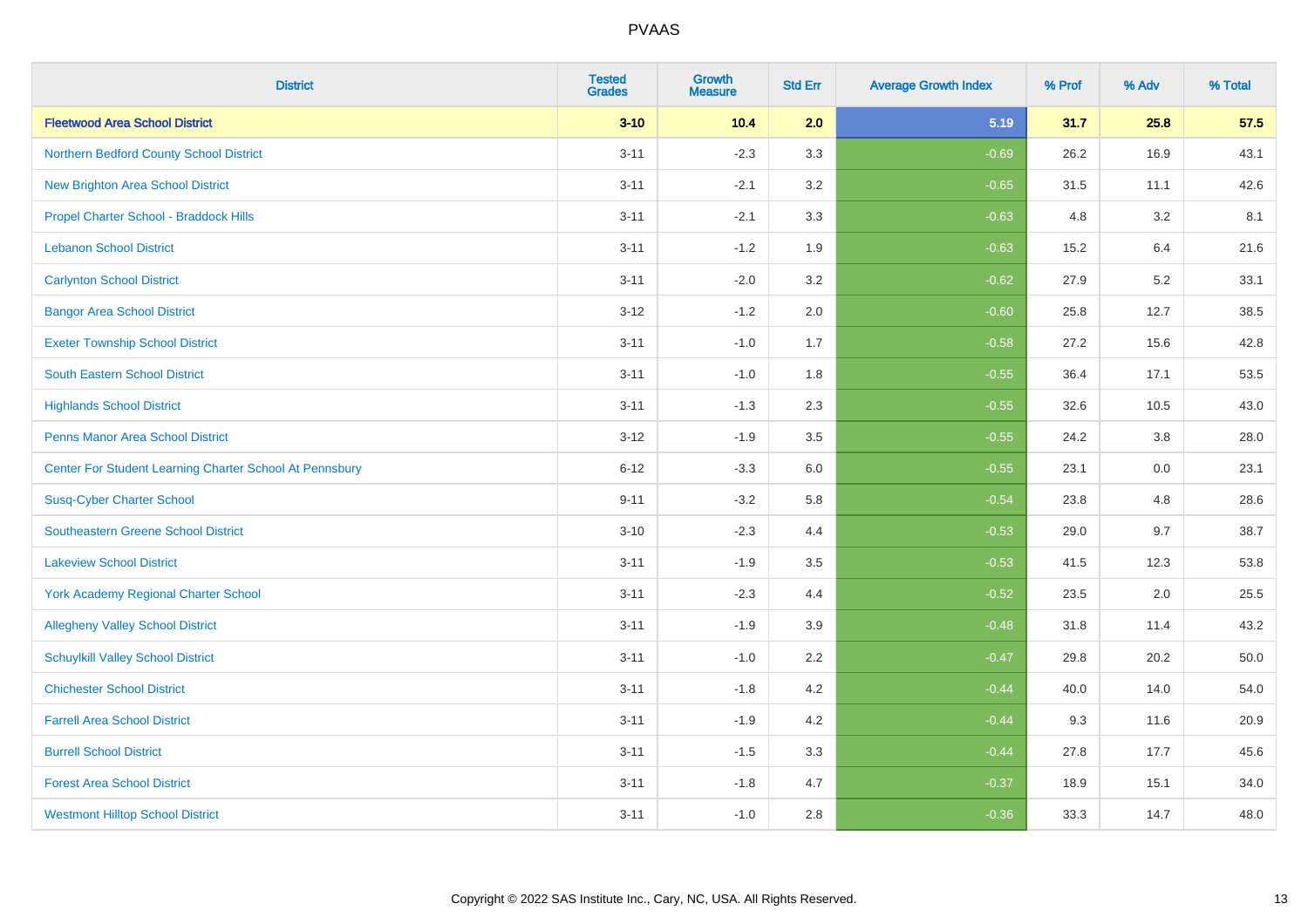| <b>District</b>                             | <b>Tested</b><br><b>Grades</b> | <b>Growth</b><br><b>Measure</b> | <b>Std Err</b> | <b>Average Growth Index</b> | % Prof | % Adv   | % Total |
|---------------------------------------------|--------------------------------|---------------------------------|----------------|-----------------------------|--------|---------|---------|
| <b>Fleetwood Area School District</b>       | $3 - 10$                       | 10.4                            | 2.0            | 5.19                        | 31.7   | 25.8    | 57.5    |
| <b>Pine Grove Area School District</b>      | $3 - 11$                       | $-1.1$                          | 3.0            | $-0.36$                     | 29.5   | 14.3    | 43.8    |
| <b>Everett Area School District</b>         | $3 - 11$                       | $-1.1$                          | 3.1            | $-0.34$                     | 34.2   | 13.2    | 47.4    |
| <b>MaST Community Charter School</b>        | $3 - 10$                       | $-0.9$                          | 2.5            | $-0.34$                     | 25.0   | 21.6    | 46.6    |
| <b>Clearfield Area School District</b>      | $3 - 10$                       | $-1.3$                          | 3.7            | $-0.34$                     | 43.9   | 24.6    | 68.4    |
| <b>Palmerton Area School District</b>       | $3 - 11$                       | $-0.9$                          | 2.7            | $-0.34$                     | 34.3   | 14.3    | 48.6    |
| <b>Forest City Regional School District</b> | $3 - 12$                       | $-1.2$                          | 3.6            | $-0.33$                     | 26.5   | 8.2     | 34.7    |
| <b>Clairton City School District</b>        | $3 - 11$                       | $-1.6$                          | 5.0            | $-0.32$                     | 3.8    | 0.5     | 4.4     |
| <b>Columbia Borough School District</b>     | $3 - 12$                       | $-1.1$                          | 3.6            | $-0.31$                     | 17.2   | 1.7     | 19.0    |
| Mastery Charter High School-Lenfest Campus  | $7 - 11$                       | $-1.8$                          | 5.8            | $-0.30$                     | 26.3   | 0.0     | 26.3    |
| South Allegheny School District             | $3 - 11$                       | $-0.9$                          | 3.1            | $-0.30$                     | 23.8   | 2.5     | 26.2    |
| <b>Northern Lebanon School District</b>     | $3 - 11$                       | $-0.7$                          | 2.3            | $-0.29$                     | 18.8   | 6.8     | 25.6    |
| <b>Cranberry Area School District</b>       | $3 - 12$                       | $-0.9$                          | 3.1            | $-0.29$                     | 25.5   | 9.7     | 35.2    |
| <b>Ferndale Area School District</b>        | $3 - 10$                       | $-1.1$                          | 4.1            | $-0.27$                     | 21.0   | 7.9     | 29.0    |
| <b>Blacklick Valley School District</b>     | $3 - 11$                       | $-0.9$                          | 3.9            | $-0.23$                     | 7.7    | 7.7     | 15.4    |
| <b>Evergreen Community Charter School</b>   | $6 - 11$                       | $-1.1$                          | 4.7            | $-0.23$                     | 34.6   | 26.9    | 61.5    |
| <b>Claysburg-Kimmel School District</b>     | $3 - 11$                       | $-1.2$                          | 5.2            | $-0.22$                     | 5.0    | $0.0\,$ | $5.0$   |
| <b>Fort Cherry School District</b>          | $3 - 10$                       | $-0.7$                          | 3.1            | $-0.21$                     | 30.6   | 14.1    | 44.7    |
| Jeannette City School District              | $3 - 11$                       | $-0.7$                          | 3.4            | $-0.20$                     | 26.8   | 4.1     | 30.9    |
| South Side Area School District             | $3 - 11$                       | $-0.6$                          | 3.1            | $-0.19$                     | 24.0   | 28.0    | 52.0    |
| <b>Central Greene School District</b>       | $3 - 11$                       | $-0.4$                          | 2.5            | $-0.15$                     | 27.8   | 14.8    | 42.6    |
| <b>Greencastle-Antrim School District</b>   | $3 - 11$                       | $-0.3$                          | 2.0            | $-0.14$                     | 30.9   | 22.2    | 53.1    |
| <b>Portage Area School District</b>         | $3 - 10$                       | $-0.5$                          | 3.3            | $-0.14$                     | 27.0   | 20.6    | 47.6    |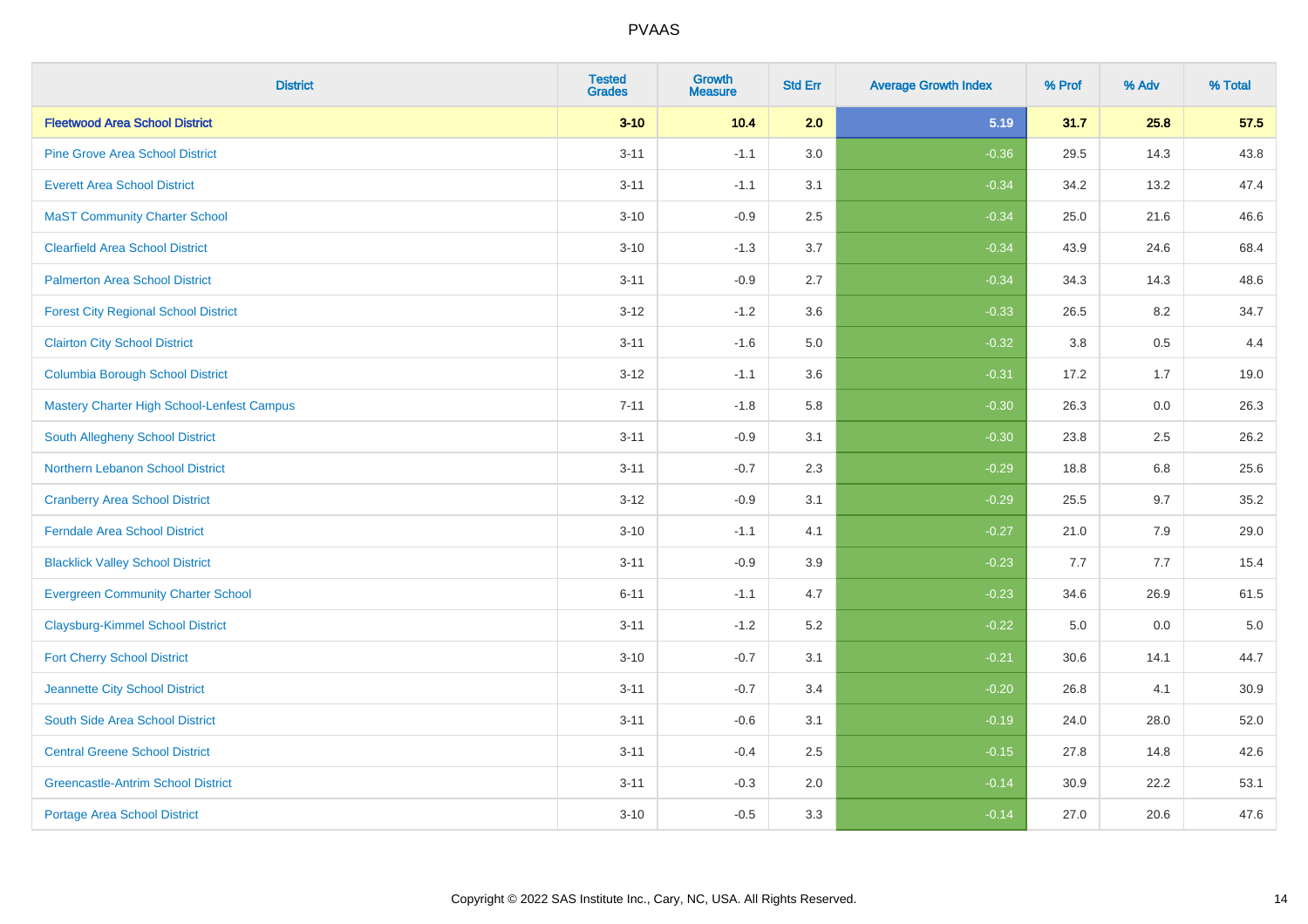| <b>District</b>                                  | <b>Tested</b><br><b>Grades</b> | Growth<br><b>Measure</b> | <b>Std Err</b> | <b>Average Growth Index</b> | % Prof | % Adv | % Total  |
|--------------------------------------------------|--------------------------------|--------------------------|----------------|-----------------------------|--------|-------|----------|
| <b>Fleetwood Area School District</b>            | $3 - 10$                       | 10.4                     | 2.0            | 5.19                        | 31.7   | 25.8  | 57.5     |
| <b>Otto-Eldred School District</b>               | $3 - 11$                       | $-0.5$                   | 3.5            | $-0.13$                     | 35.8   | 10.5  | 46.3     |
| <b>Fairfield Area School District</b>            | $3 - 11$                       | $-0.5$                   | 3.6            | $-0.13$                     | 43.9   | 6.1   | 50.0     |
| <b>Wilson Area School District</b>               | $3 - 11$                       | $-0.3$                   | 2.4            | $-0.12$                     | 35.4   | 14.6  | $50.0\,$ |
| <b>Harrisburg City School District</b>           | $3 - 11$                       | $-0.2$                   | 2.0            | $-0.11$                     | 6.0    | 2.0   | 8.0      |
| <b>Brockway Area School District</b>             | $3 - 11$                       | $-0.4$                   | 3.5            | $-0.11$                     | 41.2   | 13.8  | 55.0     |
| Lehigh Career & Technical Institute              | $10 - 12$                      | $-0.7$                   | 6.3            | $-0.11$                     | 36.4   | 4.6   | 40.9     |
| <b>Freeport Area School District</b>             | $3 - 10$                       | $-0.2$                   | 2.1            | $-0.10$                     | 37.4   | 29.8  | 67.2     |
| <b>Northern Cambria School District</b>          | $3 - 11$                       | $-0.3$                   | 3.4            | $-0.09$                     | 26.5   | 1.2   | 27.7     |
| <b>Warren County School District</b>             | $3 - 11$                       | $-0.1$                   | 1.6            | $-0.06$                     | 26.7   | 9.7   | 36.4     |
| Southern Tioga School District                   | $3 - 11$                       | $-0.1$                   | 2.8            | $-0.03$                     | 26.3   | 10.3  | 36.6     |
| <b>Penn Hills School District</b>                | $3 - 11$                       | 0.0                      | 2.4            | 0.02                        | 18.4   | 7.1   | 25.6     |
| Community Academy Of Philadelphia Charter School | $3 - 11$                       | 0.1                      | 2.6            | 0.06                        | 9.7    | 2.6   | 12.4     |
| Altoona Area School District                     | $3 - 12$                       | 0.1                      | 1.5            | 0.07                        | 29.0   | 13.8  | 42.8     |
| <b>Central Columbia School District</b>          | $3 - 12$                       | 0.3                      | 2.3            | 0.12                        | 25.4   | 37.6  | 63.0     |
| <b>Garnet Valley School District</b>             | $3 - 10$                       | 0.2                      | 1.7            | 0.13                        | 34.9   | 26.4  | 61.3     |
| <b>Tidioute Community Charter School</b>         | $3 - 11$                       | 0.8                      | 4.4            | 0.19                        | 18.1   | 6.9   | 25.0     |
| <b>Tulpehocken Area School District</b>          | $3 - 12$                       | 1.0                      | 4.9            | 0.20                        | 11.5   | 23.1  | 34.6     |
| <b>Ridley School District</b>                    | $3 - 12$                       | 0.3                      | 1.6            | 0.21                        | 32.0   | 10.7  | 42.6     |
| Hamburg Area School District                     | $3 - 11$                       | 0.6                      | 2.4            | 0.25                        | 28.0   | 15.5  | 43.6     |
| <b>Shippensburg Area School District</b>         | $3 - 11$                       | 0.5                      | 1.8            | 0.26                        | 23.5   | 22.8  | 46.3     |
| Jersey Shore Area School District                | $3 - 11$                       | 0.7                      | 2.5            | 0.27                        | 39.3   | 13.6  | 52.9     |
| <b>Marion Center Area School District</b>        | $3 - 10$                       | 0.8                      | 2.9            | 0.27                        | 23.3   | 11.1  | 34.4     |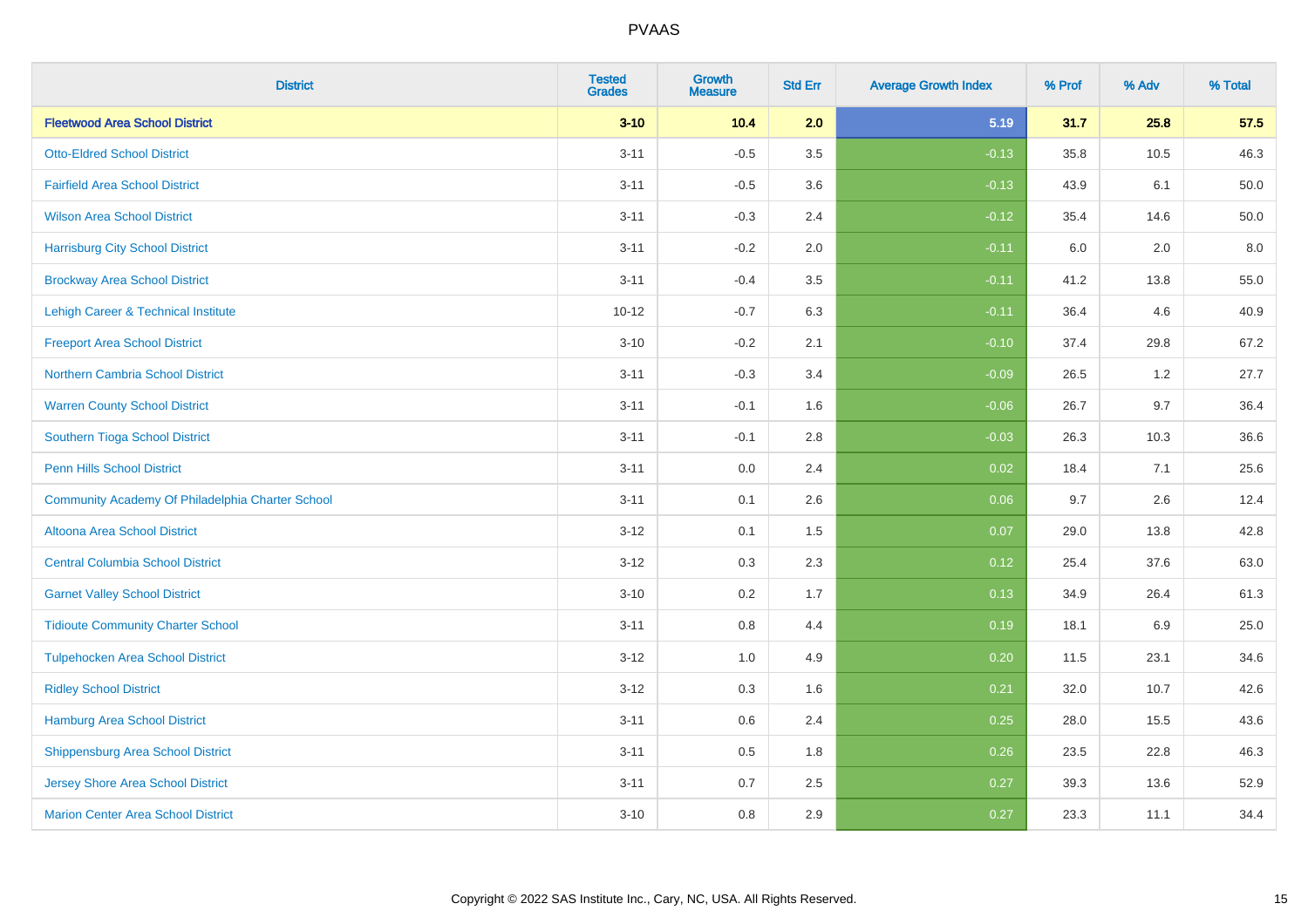| <b>District</b>                                    | <b>Tested</b><br><b>Grades</b> | <b>Growth</b><br><b>Measure</b> | <b>Std Err</b> | <b>Average Growth Index</b> | % Prof | % Adv   | % Total |
|----------------------------------------------------|--------------------------------|---------------------------------|----------------|-----------------------------|--------|---------|---------|
| <b>Fleetwood Area School District</b>              | $3 - 10$                       | 10.4                            | 2.0            | 5.19                        | 31.7   | 25.8    | 57.5    |
| <b>Tech Freire Charter School</b>                  | $9 - 11$                       | 0.7                             | 2.5            | 0.27                        | 3.6    | 0.0     | 3.6     |
| <b>New Foundations Charter School</b>              | $3 - 11$                       | 0.6                             | 2.2            | 0.29                        | 22.4   | 4.0     | 26.4    |
| South Williamsport Area School District            | $3 - 10$                       | 0.9                             | 3.1            | 0.31                        | 38.4   | 11.6    | 50.0    |
| <b>Hopewell Area School District</b>               | $3 - 11$                       | 0.8                             | 2.6            | 0.31                        | 34.5   | 12.4    | 46.9    |
| <b>Wilson School District</b>                      | $3 - 12$                       | 0.5                             | 1.5            | 0.32                        | 30.4   | 25.5    | 55.9    |
| <b>Avella Area School District</b>                 | $3 - 12$                       | 1.6                             | 4.7            | 0.34                        | 34.8   | 7.2     | 42.0    |
| <b>North Star School District</b>                  | $3 - 11$                       | 1.1                             | 3.3            | 0.34                        | 26.2   | 20.0    | 46.2    |
| <b>Wattsburg Area School District</b>              | $3 - 11$                       | 1.0                             | 2.7            | 0.36                        | 20.4   | 12.4    | 32.7    |
| <b>Upper Adams School District</b>                 | $3 - 11$                       | 0.9                             | 2.5            | 0.37                        | 33.0   | 17.0    | 50.0    |
| Pennsylvania Cyber Charter School                  | $3 - 11$                       | 0.6                             | 1.5            | 0.37                        | 20.8   | 8.1     | 28.9    |
| <b>Reach Cyber Charter School</b>                  | $3 - 11$                       | 1.4                             | 3.6            | 0.40                        | 32.9   | 15.2    | 48.1    |
| <b>Austin Area School District</b>                 | $3 - 11$                       | 2.6                             | 6.0            | 0.43                        | 25.0   | 18.8    | 43.8    |
| <b>Brentwood Borough School District</b>           | $3 - 11$                       | 1.3                             | 3.0            | 0.44                        | 20.2   | 16.0    | 36.2    |
| <b>MaST Community Charter School II</b>            | $3 - 10$                       | 1.4                             | 3.0            | 0.45                        | 16.1   | 4.6     | 20.7    |
| Philadelphia Electrical & Tech Charter High School | $10 - 10$                      | 1.2                             | 2.6            | 0.45                        | 0.9    | $0.0\,$ | 0.9     |
| <b>Annville-Cleona School District</b>             | $3 - 12$                       | 1.1                             | 2.4            | 0.45                        | 34.8   | 13.6    | 48.5    |
| Daniel Boone Area School District                  | $3 - 12$                       | 0.9                             | 1.9            | 0.46                        | 28.9   | 22.0    | 51.0    |
| Juniata Valley School District                     | $3 - 11$                       | 1.6                             | 3.2            | 0.51                        | 23.1   | 9.4     | 32.5    |
| Shenango Area School District                      | $3 - 11$                       | 1.7                             | 3.2            | 0.52                        | 41.4   | 13.8    | 55.3    |
| <b>Seneca Valley School District</b>               | $3 - 11$                       | $0.8\,$                         | 1.4            | 0.54                        | 40.6   | 25.2    | 65.8    |
| <b>Oley Valley School District</b>                 | $3 - 11$                       | 1.4                             | 2.4            | 0.56                        | 37.4   | 23.9    | 61.4    |
| <b>Upper Moreland Township School District</b>     | $3 - 11$                       | 1.1                             | 2.0            | 0.56                        | 24.8   | 26.6    | 51.3    |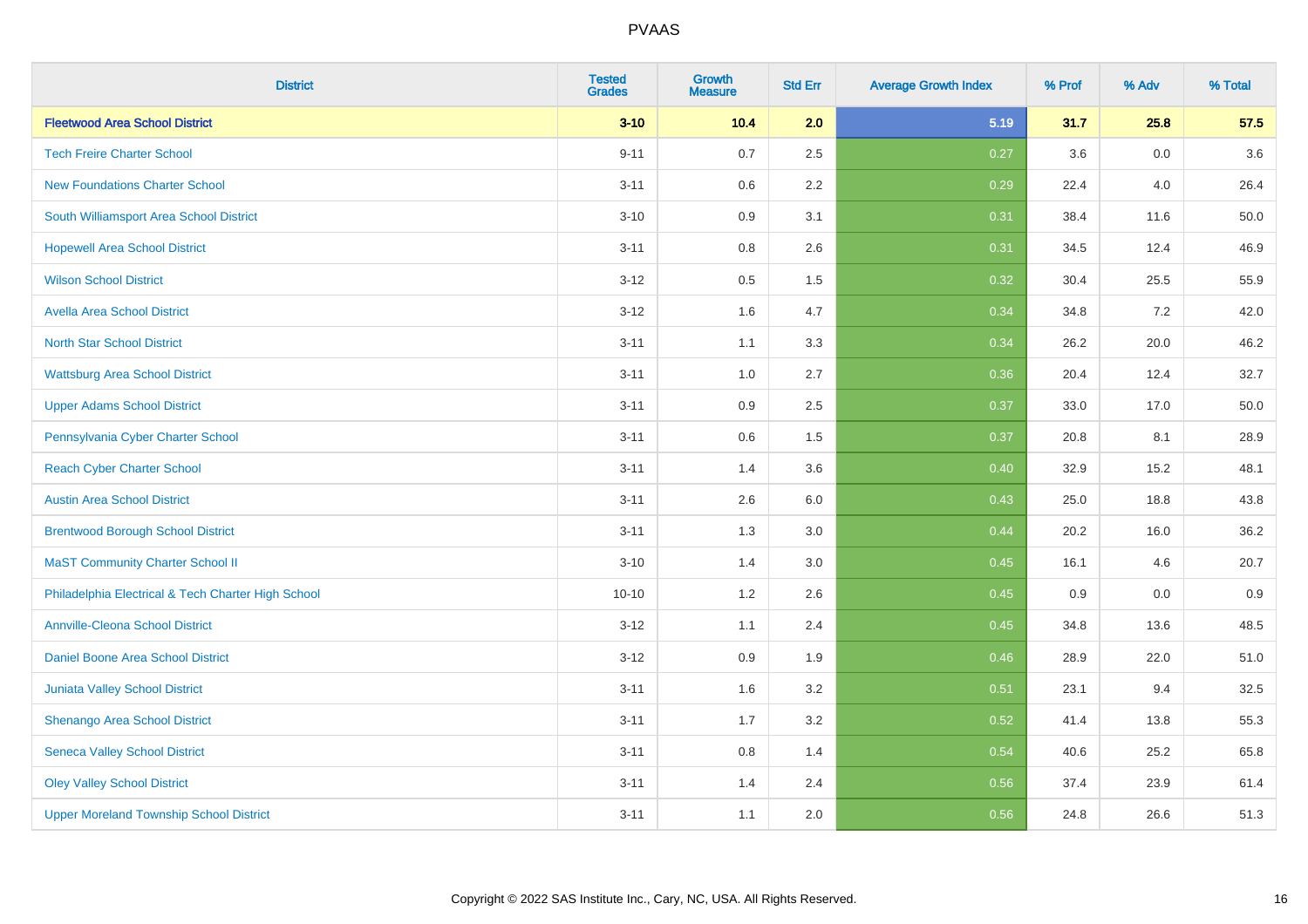| <b>District</b>                                | <b>Tested</b><br><b>Grades</b> | Growth<br><b>Measure</b> | <b>Std Err</b> | <b>Average Growth Index</b> | % Prof | % Adv   | % Total |
|------------------------------------------------|--------------------------------|--------------------------|----------------|-----------------------------|--------|---------|---------|
| <b>Fleetwood Area School District</b>          | $3 - 10$                       | 10.4                     | 2.0            | 5.19                        | 31.7   | 25.8    | 57.5    |
| <b>Abington School District</b>                | $3 - 10$                       | 0.9                      | 1.6            | 0.57                        | 29.7   | 28.7    | 58.4    |
| <b>Sullivan County School District</b>         | $3 - 10$                       | 2.5                      | 4.3            | 0.58                        | 43.6   | 7.7     | 51.3    |
| <b>Bethlehem-Center School District</b>        | $3 - 10$                       | 2.1                      | 3.5            | 0.59                        | 32.3   | 4.6     | 36.9    |
| <b>Bensalem Township School District</b>       | $3 - 11$                       | 1.0                      | 1.6            | 0.63                        | 24.3   | 10.7    | 34.9    |
| <b>Belmont Charter School</b>                  | $3 - 10$                       | 2.2                      | 3.4            | 0.64                        | 5.3    | 1.8     | 7.0     |
| <b>Mastery Charter School - Pickett Campus</b> | $6 - 10$                       | 2.7                      | 4.2            | 0.65                        | 20.6   | 0.0     | 20.6    |
| <b>Union School District</b>                   | $3 - 12$                       | 2.5                      | 3.7            | 0.69                        | 17.9   | 10.4    | 28.4    |
| <b>Springfield School District</b>             | $3 - 11$                       | 1.2                      | 1.7            | 0.69                        | 31.8   | 25.2    | 56.9    |
| <b>Williams Valley School District</b>         | $3 - 11$                       | 2.6                      | 3.7            | 0.69                        | 17.0   | 5.1     | 22.0    |
| <b>Mercer Area School District</b>             | $3 - 11$                       | 2.2                      | 3.1            | 0.70                        | 24.4   | 11.8    | 36.2    |
| <b>Forest Hills School District</b>            | $3 - 11$                       | 1.8                      | 2.5            | 0.71                        | 28.8   | 10.3    | 39.1    |
| <b>Tunkhannock Area School District</b>        | $3 - 11$                       | 1.4                      | 2.0            | 0.71                        | 29.8   | 18.1    | 47.9    |
| <b>School Lane Charter School</b>              | $3 - 11$                       | 2.6                      | 3.6            | 0.72                        | 23.1   | 18.7    | 41.8    |
| <b>Lewisburg Area School District</b>          | $3 - 11$                       | 1.7                      | 2.4            | 0.72                        | 35.9   | 35.9    | 71.8    |
| <b>Penn-Delco School District</b>              | $3 - 11$                       | 1.3                      | 1.8            | 0.75                        | 26.5   | 12.6    | 39.1    |
| <b>North Clarion County School District</b>    | $3 - 12$                       | 3.4                      | 4.1            | 0.83                        | 45.0   | 18.8    | 63.8    |
| <b>Moon Area School District</b>               | $3 - 11$                       | 1.5                      | 1.8            | 0.86                        | 34.5   | 25.5    | 60.0    |
| <b>Blackhawk School District</b>               | $3 - 11$                       | 2.0                      | 2.3            | 0.87                        | 34.6   | 20.7    | 55.3    |
| Aspira Bilingual Cyber Charter School          | $3 - 11$                       | 5.1                      | 5.8            | 0.87                        | 4.8    | 0.0     | 4.8     |
| Hope For Hyndman Charter School                | $3 - 11$                       | 5.1                      | 5.8            | 0.88                        | 14.3   | 7.1     | 21.4    |
| <b>Pottstown School District</b>               | $3-12$                         | 2.0                      | 2.2            | 0.88                        | 19.4   | $6.2\,$ | 25.6    |
| <b>Clarion Area School District</b>            | $3 - 11$                       | 3.2                      | 3.7            | 0.88                        | 31.7   | 13.3    | 45.0    |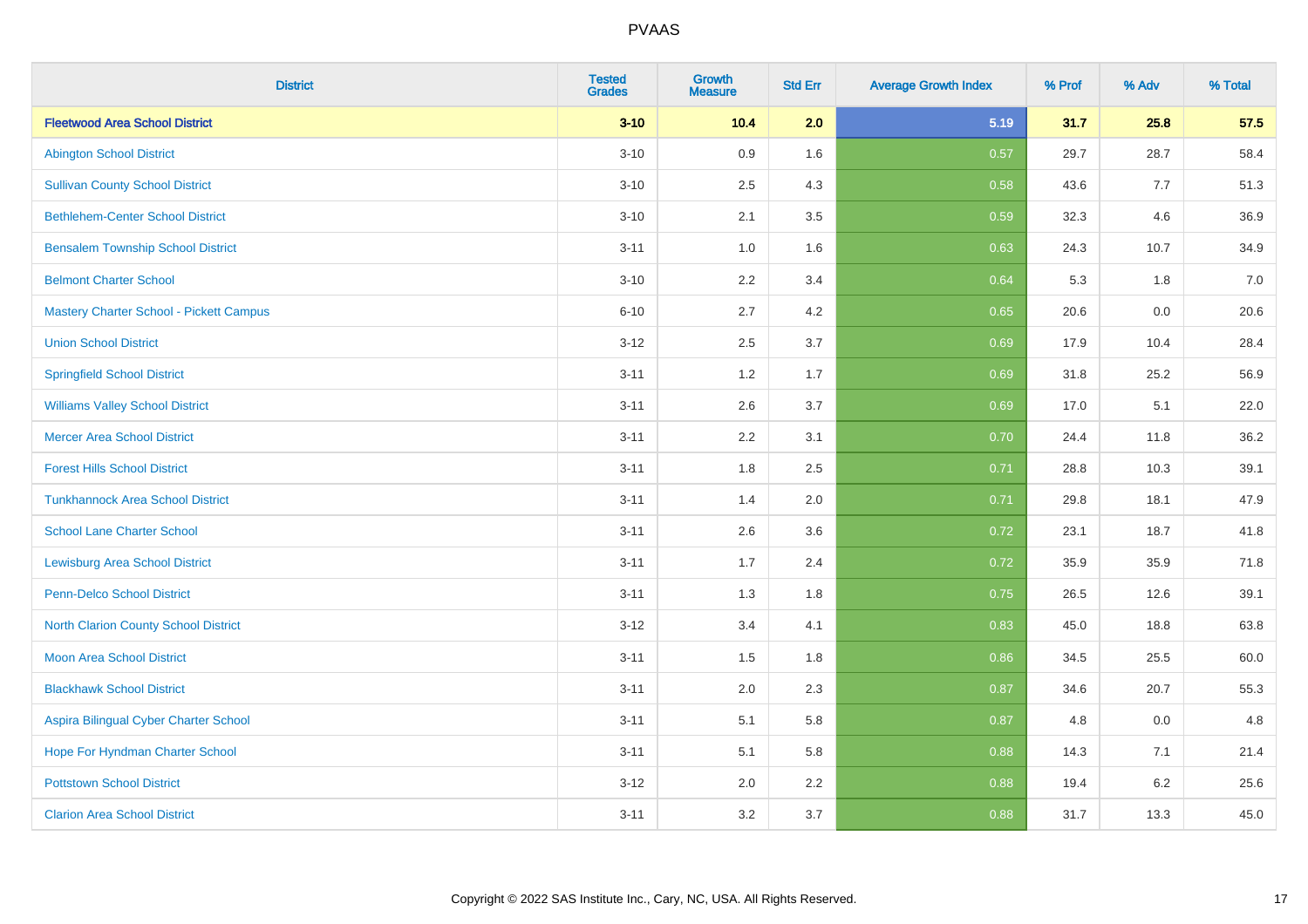| <b>District</b>                                 | <b>Tested</b><br><b>Grades</b> | <b>Growth</b><br><b>Measure</b> | <b>Std Err</b> | <b>Average Growth Index</b> | % Prof  | % Adv | % Total |
|-------------------------------------------------|--------------------------------|---------------------------------|----------------|-----------------------------|---------|-------|---------|
| <b>Fleetwood Area School District</b>           | $3 - 10$                       | 10.4                            | 2.0            | 5.19                        | 31.7    | 25.8  | 57.5    |
| <b>Eastern Lancaster County School District</b> | $3 - 12$                       | 2.9                             | 3.2            | 0.91                        | 35.2    | 36.4  | 71.6    |
| <b>Centennial School District</b>               | $3 - 10$                       | 1.5                             | 1.5            | 0.98                        | 23.6    | 12.4  | 36.0    |
| West Jefferson Hills School District            | $3 - 11$                       | 1.9                             | 1.9            | 0.99                        | 34.8    | 27.3  | 62.1    |
| <b>Galeton Area School District</b>             | $3 - 11$                       | 5.4                             | 5.4            | 1.01                        | 33.3    | 22.2  | 55.6    |
| Esperanza Academy Charter School                | $4 - 11$                       | 2.1                             | 2.1            | 1.01                        | 14.2    | 3.6   | 17.8    |
| <b>Brownsville Area School District</b>         | $3 - 12$                       | 3.9                             | 3.8            | 1.04                        | 22.0    | 8.5   | 30.5    |
| <b>Sharpsville Area School District</b>         | $3 - 11$                       | 3.8                             | 3.7            | 1.04                        | 41.1    | 23.2  | 64.3    |
| <b>Bermudian Springs School District</b>        | $3 - 11$                       | 2.5                             | 2.4            | 1.05                        | 31.8    | 23.5  | 55.3    |
| <b>Haverford Township School District</b>       | $3 - 11$                       | 1.4                             | 1.4            | 1.05                        | 36.7    | 26.3  | 63.0    |
| <b>Athens Area School District</b>              | $3 - 11$                       | 2.6                             | 2.3            | 1.11                        | 34.9    | 12.3  | 47.3    |
| <b>Southeast Delco School District</b>          | $3 - 10$                       | 3.9                             | 3.5            | 1.12                        | 18.6    | 3.4   | 22.0    |
| <b>Esperanza Cyber Charter School</b>           | $3 - 11$                       | 7.1                             | 6.1            | 1.15                        | $8.8\,$ | 2.9   | 11.8    |
| People For People Charter School                | $3 - 12$                       | 6.4                             | 5.6            | 1.15                        | 2.4     | 0.0   | 2.4     |
| <b>Newport School District</b>                  | $3 - 12$                       | $3.8\,$                         | 3.3            | 1.17                        | 38.8    | 10.4  | 49.2    |
| <b>Solanco School District</b>                  | $3 - 11$                       | 2.2                             | 1.8            | 1.18                        | 27.2    | 15.0  | 42.3    |
| <b>Upper Dublin School District</b>             | $3 - 12$                       | 2.1                             | 1.8            | 1.19                        | 34.7    | 30.0  | 64.7    |
| <b>Bellwood-Antis School District</b>           | $3 - 10$                       | 3.5                             | 2.8            | 1.24                        | 40.9    | 19.4  | 60.2    |
| <b>Bloomsburg Area School District</b>          | $3 - 10$                       | 4.3                             | 3.4            | 1.26                        | 36.5    | 20.6  | 57.1    |
| Johnsonburg Area School District                | $3 - 11$                       | 5.0                             | 3.9            | 1.27                        | 35.5    | 11.8  | 47.4    |
| <b>Purchase Line School District</b>            | $3 - 12$                       | 4.3                             | 3.3            | 1.30                        | 32.3    | 9.0   | 41.4    |
| Pennsylvania Virtual Charter School             | $3 - 11$                       | 4.4                             | 3.4            | 1.31                        | 29.8    | 21.2  | 51.0    |
| <b>Ringgold School District</b>                 | $3 - 11$                       | 2.9                             | 2.2            | 1.32                        | 23.8    | 13.3  | 37.1    |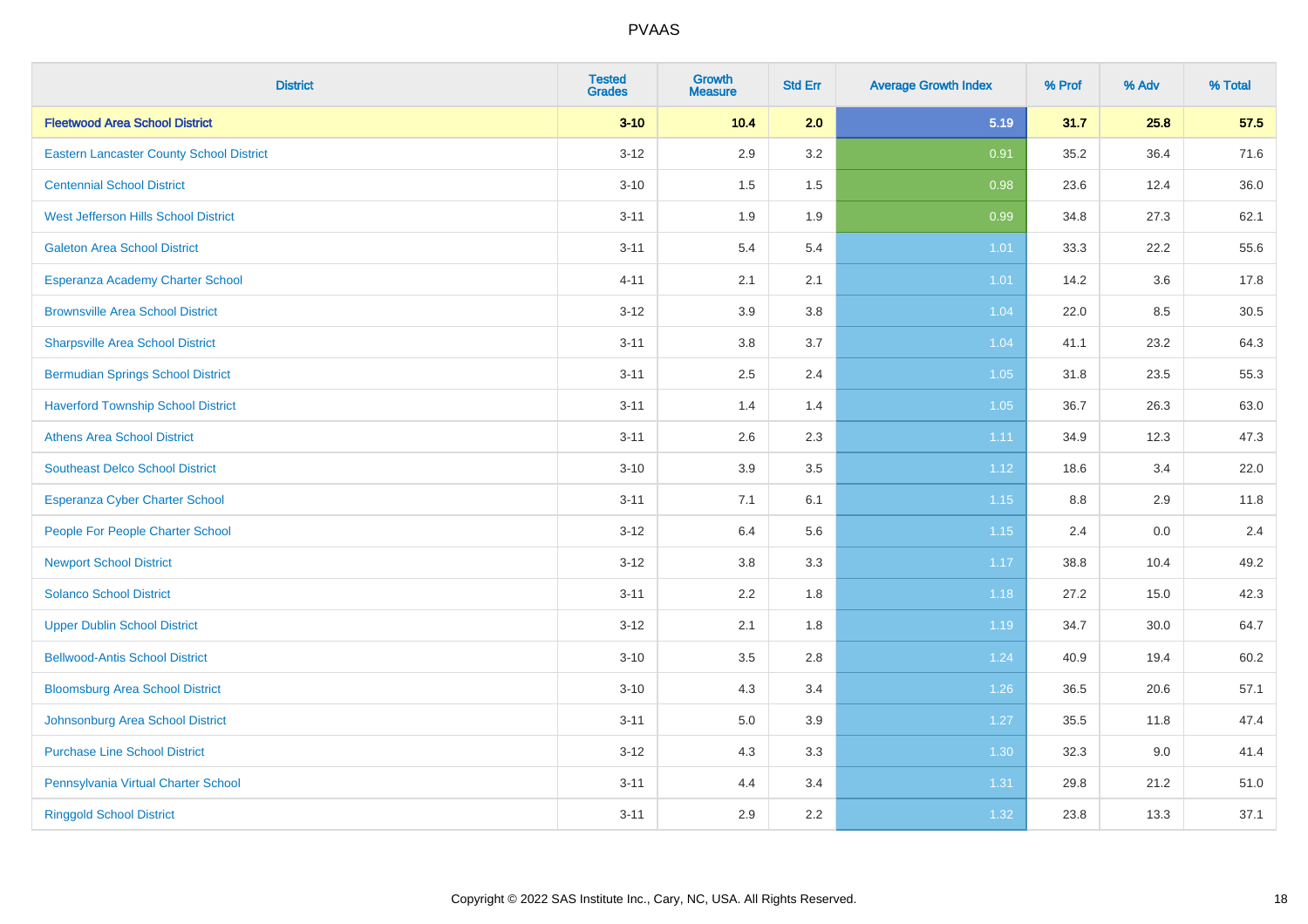| <b>District</b>                                | <b>Tested</b><br><b>Grades</b> | <b>Growth</b><br><b>Measure</b> | <b>Std Err</b> | <b>Average Growth Index</b> | % Prof | % Adv | % Total |
|------------------------------------------------|--------------------------------|---------------------------------|----------------|-----------------------------|--------|-------|---------|
| <b>Fleetwood Area School District</b>          | $3 - 10$                       | 10.4                            | 2.0            | 5.19                        | 31.7   | 25.8  | 57.5    |
| <b>Keystone School District</b>                | $3 - 11$                       | 7.8                             | 5.7            | 1.37                        | 35.0   | 45.0  | 80.0    |
| Philipsburg-Osceola Area School District       | $3 - 11$                       | 4.1                             | 3.0            | 1.37                        | 22.5   | 16.2  | 38.8    |
| <b>Chestnut Ridge School District</b>          | $3 - 12$                       | 4.0                             | 2.9            | 1.38                        | 33.2   | 11.0  | 44.2    |
| <b>Conemaugh Township Area School District</b> | $3 - 12$                       | 4.8                             | 3.5            | 1.39                        | 30.9   | 27.8  | 58.8    |
| <b>Western Wayne School District</b>           | $3 - 11$                       | 3.6                             | 2.6            | 1.39                        | 30.8   | 16.2  | 47.0    |
| <b>Mastery Charter School - Thomas Campus</b>  | $3 - 10$                       | 7.9                             | 5.7            | 1.39                        | 12.5   | 0.0   | 12.5    |
| <b>Midd-West School District</b>               | $3 - 11$                       | 3.6                             | 2.6            | 1.42                        | 28.6   | 25.0  | 53.6    |
| <b>Conestoga Valley School District</b>        | $3 - 11$                       | 2.4                             | 1.7            | 1.43                        | 35.0   | 23.5  | 58.5    |
| Susquehanna Township School District           | $3 - 12$                       | 3.9                             | 2.7            | 1.45                        | 19.0   | 13.1  | 32.0    |
| <b>Northern Potter School District</b>         | $3 - 12$                       | $6.8\,$                         | 4.6            | 1.48                        | 30.6   | 11.1  | 41.7    |
| South Western School District                  | $3 - 12$                       | 2.5                             | 1.7            | 1.48                        | 36.2   | 19.7  | 55.9    |
| <b>Smethport Area School District</b>          | $3 - 12$                       | 5.8                             | 3.8            | 1.52                        | 24.6   | 20.0  | 44.6    |
| <b>Gateway School District</b>                 | $3 - 11$                       | 3.1                             | 2.0            | 1.55                        | 35.7   | 18.5  | 54.2    |
| <b>Fort Leboeuf School District</b>            | $3 - 11$                       | 3.5                             | 2.2            | 1.58                        | 32.0   | 16.8  | 48.8    |
| <b>Salisbury Township School District</b>      | $3 - 11$                       | 5.8                             | 3.6            | 1.62                        | 24.4   | 12.6  | 37.0    |
| <b>Halifax Area School District</b>            | $3 - 11$                       | 5.8                             | 3.5            | 1.64                        | 32.1   | 18.9  | 50.9    |
| Dr Robert Ketterer Charter School Inc          | $6 - 12$                       | 7.1                             | 4.3            | 1.66                        | 7.3    | 1.7   | 9.0     |
| <b>Waynesboro Area School District</b>         | $3 - 12$                       | 3.0                             | 1.8            | 1.67                        | 26.0   | 23.5  | 49.5    |
| <b>West Shore School District</b>              | $3-12$                         | 2.2                             | 1.3            | 1.68                        | 31.8   | 15.2  | 47.1    |
| <b>Penn-Trafford School District</b>           | $3 - 11$                       | 2.9                             | 1.8            | 1.68                        | 46.3   | 26.2  | 72.5    |
| <b>Port Allegany School District</b>           | $3 - 11$                       | 6.5                             | 3.7            | 1.74                        | 26.4   | 11.3  | 37.7    |
| Multicultural Academy Charter School           | $9 - 11$                       | 6.0                             | 3.4            | 1.77                        | 12.3   | 0.0   | 12.3    |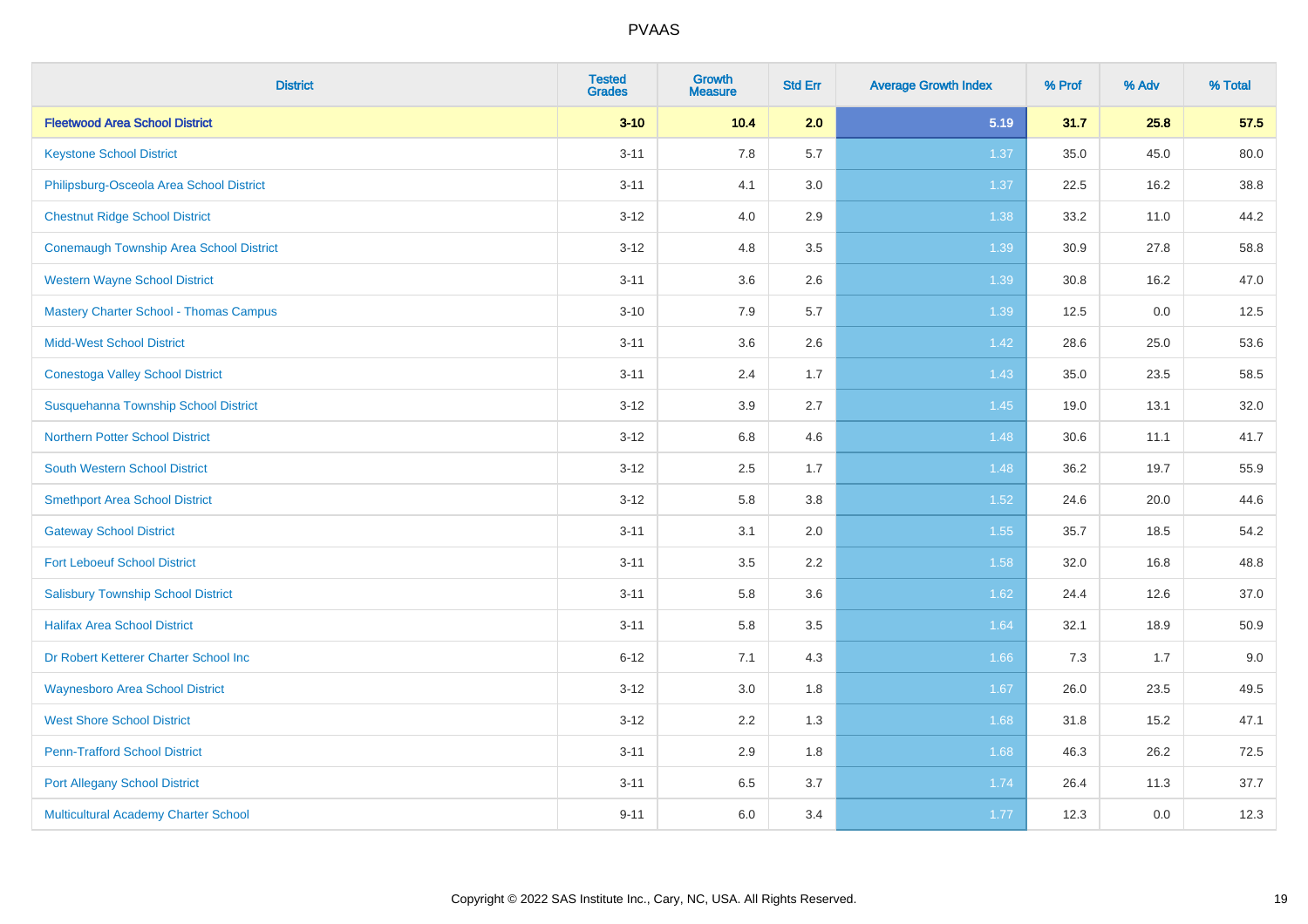| <b>District</b>                                | <b>Tested</b><br><b>Grades</b> | <b>Growth</b><br><b>Measure</b> | <b>Std Err</b> | <b>Average Growth Index</b> | % Prof | % Adv | % Total |
|------------------------------------------------|--------------------------------|---------------------------------|----------------|-----------------------------|--------|-------|---------|
| <b>Fleetwood Area School District</b>          | $3 - 10$                       | 10.4                            | 2.0            | 5.19                        | 31.7   | 25.8  | 57.5    |
| <b>Wyalusing Area School District</b>          | $3 - 12$                       | 5.7                             | 3.2            | 1.78                        | 38.6   | 12.9  | 51.4    |
| Leechburg Area School District                 | $3 - 11$                       | 7.0                             | 3.9            | 1.79                        | 37.7   | 4.9   | 42.6    |
| Mt Lebanon School District                     | $3 - 11$                       | 2.4                             | 1.3            | 1.79                        | 39.3   | 37.4  | 76.8    |
| <b>Sayre Area School District</b>              | $3 - 11$                       | 5.8                             | 3.2            | 1.81                        | 30.3   | 21.0  | 51.3    |
| <b>Perkiomen Valley School District</b>        | $3 - 11$                       | 2.7                             | 1.5            | 1.83                        | 35.0   | 25.3  | 60.3    |
| <b>Central Valley School District</b>          | $3 - 10$                       | 4.7                             | 2.6            | 1.83                        | 37.8   | 18.5  | 56.3    |
| <b>Eastern Lebanon County School District</b>  | $3 - 11$                       | 4.0                             | 2.1            | 1.89                        | 23.5   | 11.5  | 35.0    |
| <b>United School District</b>                  | $3 - 11$                       | 6.3                             | 3.3            | 1.89                        | 38.8   | 16.3  | 55.0    |
| <b>Spring Grove Area School District</b>       | $3 - 11$                       | 3.9                             | 2.0            | 1.90                        | 30.0   | 23.0  | 53.0    |
| <b>Oswayo Valley School District</b>           | $3 - 12$                       | 9.9                             | 5.1            | 1.93                        | 26.5   | 44.1  | 70.6    |
| South Middleton School District                | $3 - 11$                       | 4.4                             | 2.2            | 1.95                        | 31.1   | 16.4  | 47.5    |
| Pennsylvania Distance Learning Charter School  | $3 - 12$                       | $6.8\,$                         | 3.4            | 1.99                        | 19.8   | 6.2   | 25.9    |
| <b>Benton Area School District</b>             | $3 - 10$                       | 8.1                             | 4.0            | 2.01                        | 35.7   | 28.6  | 64.3    |
| <b>Keystone Central School District</b>        | $3 - 11$                       | 3.6                             | 1.8            | 2.04                        | 27.1   | 14.6  | 41.8    |
| Northampton Area School District               | $3 - 11$                       | 3.2                             | 1.5            | 2.05                        | 29.8   | 17.9  | 47.7    |
| Northeastern York School District              | $3 - 11$                       | $3.8\,$                         | 1.8            | 2.11                        | 32.7   | 21.0  | 53.7    |
| <b>Muncy School District</b>                   | $3 - 11$                       | 6.9                             | 3.3            | 2.12                        | 37.6   | 18.8  | 56.4    |
| <b>Mckeesport Area School District</b>         | $3 - 12$                       | 4.6                             | 2.2            | 2.14                        | 21.1   | 4.4   | 25.5    |
| <b>Brookville Area School District</b>         | $3 - 11$                       | $6.8\,$                         | 3.1            | 2.19                        | 46.1   | 14.6  | 60.7    |
| <b>Mastery Charter School - Hardy Williams</b> | $3 - 11$                       | 6.6                             | 3.0            | 2.21                        | 24.7   | 1.2   | 25.9    |
| <b>Blue Ridge School District</b>              | $3 - 11$                       | 8.3                             | 3.7            | 2.24                        | 29.6   | 9.3   | 38.9    |
| <b>Wallingford-Swarthmore School District</b>  | $3 - 10$                       | 5.0                             | 2.2            | 2.25                        | 33.3   | 37.1  | 70.4    |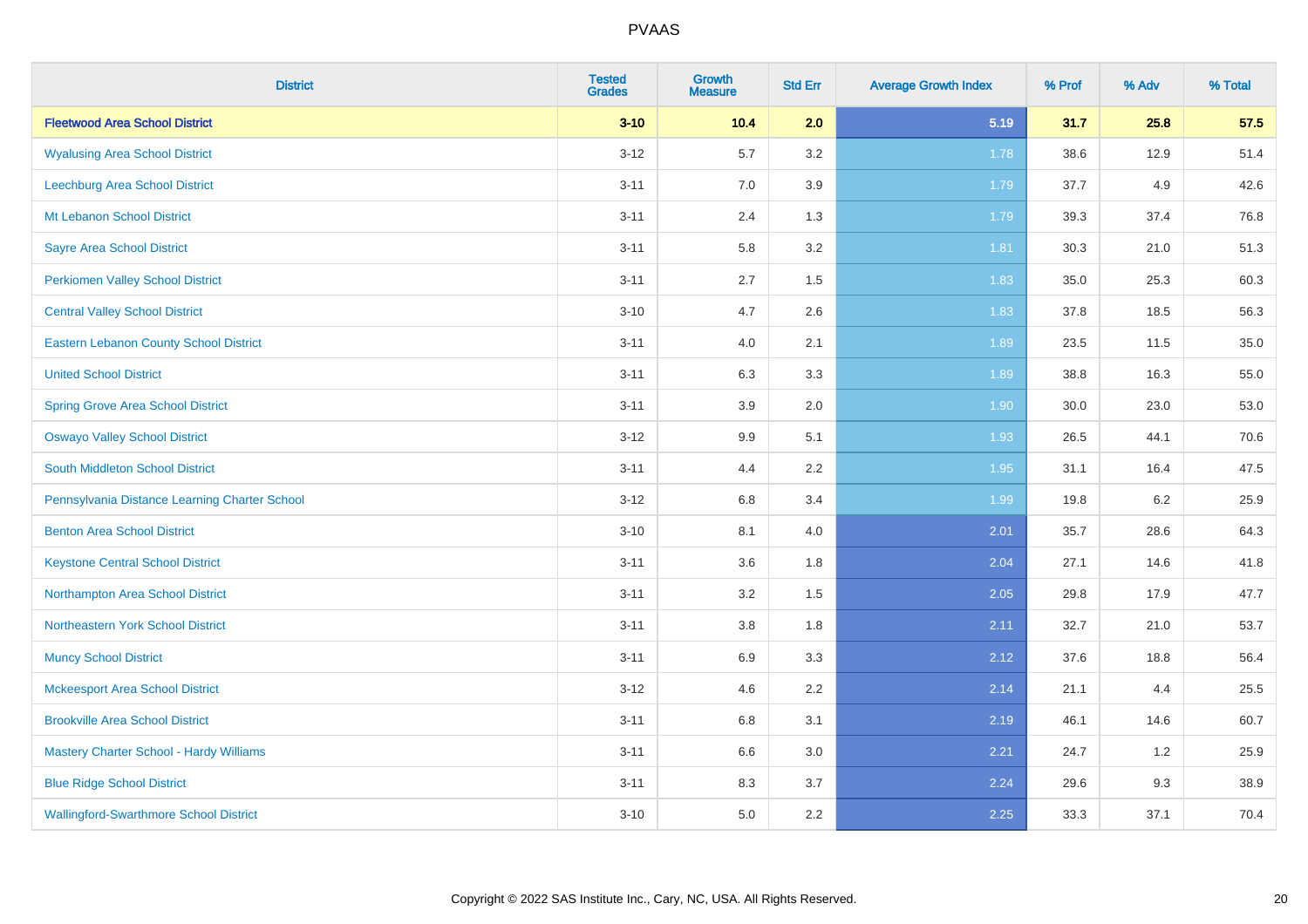| <b>District</b>                                    | <b>Tested</b><br><b>Grades</b> | <b>Growth</b><br><b>Measure</b> | <b>Std Err</b> | <b>Average Growth Index</b> | % Prof | % Adv | % Total |
|----------------------------------------------------|--------------------------------|---------------------------------|----------------|-----------------------------|--------|-------|---------|
| <b>Fleetwood Area School District</b>              | $3 - 10$                       | 10.4                            | 2.0            | 5.19                        | 31.7   | 25.8  | 57.5    |
| <b>Glendale School District</b>                    | $3 - 10$                       | 7.9                             | 3.5            | 2.25                        | 42.6   | 9.3   | 51.8    |
| <b>East Pennsboro Area School District</b>         | $3 - 11$                       | 4.8                             | 2.1            | 2.26                        | 36.8   | 16.9  | 53.7    |
| <b>Brandywine Heights Area School District</b>     | $3 - 11$                       | 5.8                             | 2.6            | 2.27                        | 27.7   | 28.6  | 56.2    |
| Huntingdon Area School District                    | $3 - 11$                       | 5.8                             | 2.6            | 2.28                        | 27.8   | 17.4  | 45.2    |
| <b>Red Lion Area School District</b>               | $3 - 11$                       | 4.5                             | 1.9            | 2.31                        | 32.3   | 21.5  | 53.8    |
| <b>Bentworth School District</b>                   | $3 - 11$                       | 7.0                             | 3.0            | 2.36                        | 26.6   | 17.0  | 43.6    |
| Northern Lehigh School District                    | $3 - 12$                       | 6.1                             | 2.5            | 2.42                        | 21.4   | 18.0  | 39.3    |
| <b>Homer-Center School District</b>                | $3 - 11$                       | $8.8\,$                         | 3.5            | 2.53                        | 38.0   | 17.7  | 55.8    |
| Northern Tioga School District                     | $3 - 12$                       | 6.8                             | 2.6            | 2.64                        | 25.0   | 16.9  | 41.9    |
| <b>Palisades School District</b>                   | $3 - 11$                       | 7.7                             | 2.9            | 2.66                        | 27.8   | 20.3  | 48.1    |
| <b>Commonwealth Charter Academy Charter School</b> | $3 - 10$                       | 4.2                             | 1.6            | 2.68                        | 27.0   | 15.6  | 42.5    |
| <b>Bedford Area School District</b>                | $3 - 11$                       | 6.4                             | 2.4            | 2.68                        | 31.0   | 20.6  | 51.6    |
| Saint Marys Area School District                   | $3 - 11$                       | 6.0                             | 2.2            | 2.69                        | 35.4   | 18.3  | 53.7    |
| <b>Crawford Central School District</b>            | $3 - 11$                       | 5.7                             | 2.1            | 2.71                        | 26.4   | 15.8  | 42.1    |
| <b>Tamaqua Area School District</b>                | $3 - 12$                       | 6.5                             | 2.4            | 2.72                        | 34.3   | 17.5  | 51.8    |
| <b>Donegal School District</b>                     | $3 - 12$                       | 5.9                             | 2.2            | 2.72                        | 34.1   | 23.1  | 57.2    |
| <b>Great Valley School District</b>                | $3 - 11$                       | 5.4                             | 2.0            | 2.77                        | 33.8   | 33.5  | 67.3    |
| South Butler County School District                | $3 - 10$                       | 6.3                             | 2.2            | 2.80                        | 37.8   | 19.2  | 57.0    |
| <b>Canton Area School District</b>                 | $3 - 11$                       | 8.4                             | 2.9            | 2.92                        | 13.8   | 23.0  | 36.8    |
| <b>Bald Eagle Area School District</b>             | $3 - 11$                       | 7.6                             | 2.5            | 3.00                        | 31.6   | 15.6  | 47.3    |
| <b>Line Mountain School District</b>               | $3 - 11$                       | 11.7                            | 3.9            | 3.01                        | 40.4   | 42.3  | 82.7    |
| <b>Lower Dauphin School District</b>               | $3 - 11$                       | 5.3                             | 1.8            | 3.03                        | 30.6   | 26.8  | 57.5    |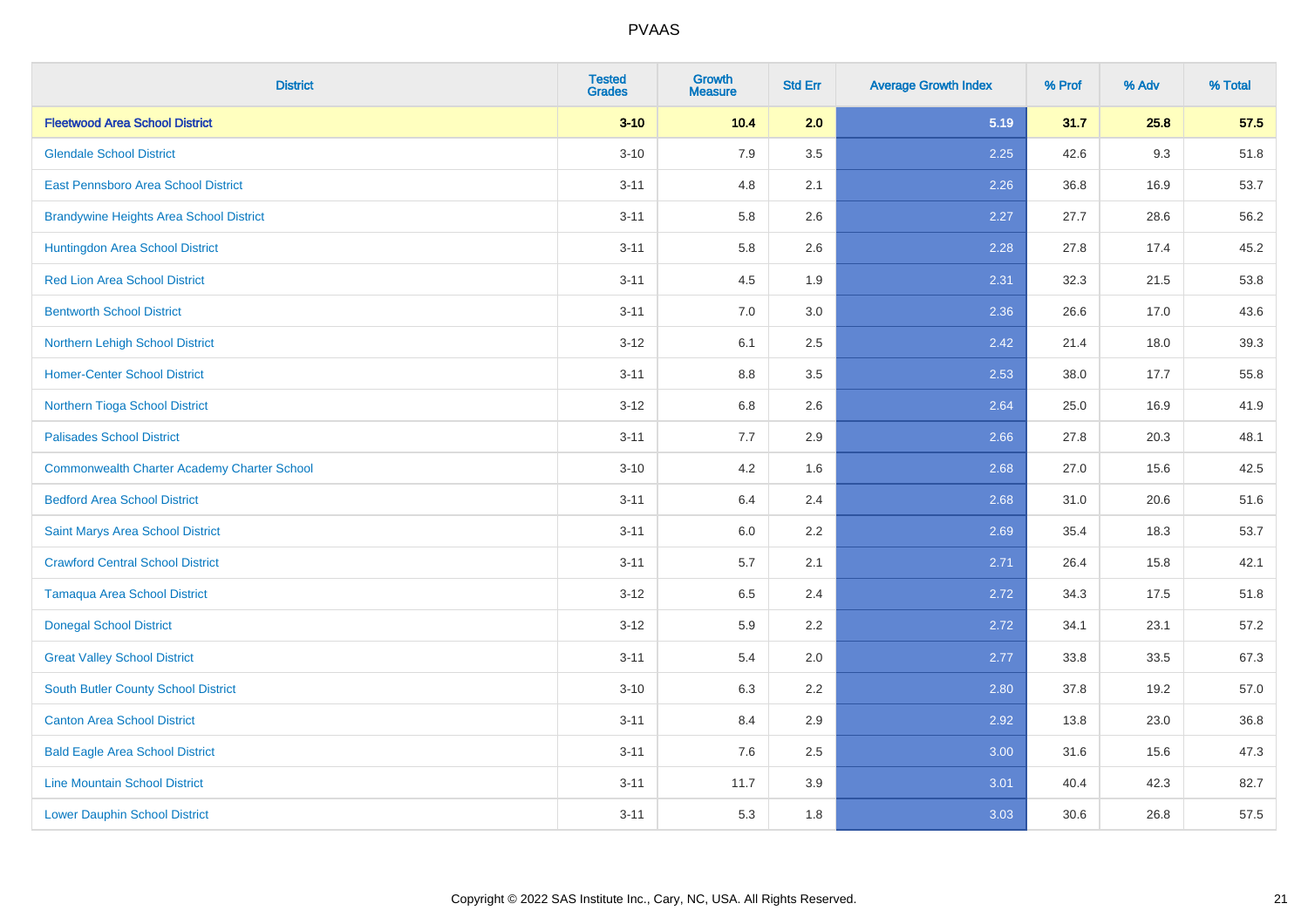| <b>District</b>                                 | <b>Tested</b><br><b>Grades</b> | <b>Growth</b><br><b>Measure</b> | <b>Std Err</b> | <b>Average Growth Index</b> | % Prof | % Adv | % Total |
|-------------------------------------------------|--------------------------------|---------------------------------|----------------|-----------------------------|--------|-------|---------|
| <b>Fleetwood Area School District</b>           | $3 - 10$                       | 10.4                            | 2.0            | 5.19                        | 31.7   | 25.8  | 57.5    |
| <b>Allegheny-Clarion Valley School District</b> | $3 - 10$                       | 12.3                            | 4.1            | 3.03                        | 33.3   | 19.0  | 52.4    |
| <b>Upper Perkiomen School District</b>          | $3 - 11$                       | 5.7                             | 1.9            | 3.04                        | 25.4   | 19.9  | 45.4    |
| <b>Kane Area School District</b>                | $3 - 10$                       | 8.8                             | 2.9            | 3.07                        | 31.4   | 19.8  | 51.2    |
| Capital Area School for the Arts Charter School | $9 - 11$                       | 14.2                            | 4.5            | 3.13                        | 27.5   | 30.0  | 57.5    |
| <b>Greenwood School District</b>                | $3 - 11$                       | 11.3                            | 3.6            | 3.14                        | 31.2   | 32.8  | 63.9    |
| 21st Century Cyber Charter School               | $6 - 12$                       | 6.6                             | 2.1            | 3.16                        | 29.0   | 21.8  | 50.8    |
| <b>Avon Grove Charter School</b>                | $3 - 11$                       | 9.8                             | 3.1            | 3.18                        | 32.4   | 26.0  | 58.4    |
| <b>Apollo-Ridge School District</b>             | $3 - 12$                       | 9.5                             | 3.0            | 3.23                        | 34.0   | 9.4   | 43.4    |
| <b>Penncrest School District</b>                | $3 - 11$                       | 6.0                             | 1.9            | 3.24                        | 31.1   | 16.9  | 48.0    |
| <b>Upper Dauphin Area School District</b>       | $3 - 11$                       | 16.5                            | 5.1            | 3.26                        | 37.5   | 26.8  | 64.3    |
| <b>Steel Valley School District</b>             | $3 - 11$                       | 11.1                            | 3.3            | 3.33                        | 34.8   | 10.1  | 44.9    |
| South Fayette Township School District          | $3 - 11$                       | 6.0                             | 1.8            | 3.33                        | 32.2   | 38.3  | 70.5    |
| <b>Bellefonte Area School District</b>          | $3 - 11$                       | 6.7                             | 2.0            | 3.34                        | 28.8   | 21.5  | 50.2    |
| <b>Conrad Weiser Area School District</b>       | $3 - 11$                       | 7.1                             | 2.1            | 3.34                        | 28.2   | 14.4  | 42.6    |
| <b>Kutztown Area School District</b>            | $3 - 12$                       | 9.3                             | 2.8            | 3.34                        | 38.5   | 14.6  | 53.2    |
| Wilmington Area School District                 | $3 - 11$                       | 11.1                            | 3.3            | 3.37                        | 29.8   | 26.2  | 56.0    |
| <b>Fairview School District</b>                 | $3 - 11$                       | 8.3                             | 2.4            | 3.43                        | 41.9   | 34.9  | 76.7    |
| <b>Mars Area School District</b>                | $3 - 10$                       | 6.6                             | 1.9            | 3.45                        | 36.7   | 32.4  | 69.1    |
| <b>North Pocono School District</b>             | $3 - 11$                       | 13.1                            | 3.7            | 3.54                        | 31.4   | 33.3  | 64.7    |
| <b>York Suburban School District</b>            | $3 - 11$                       | 7.4                             | 2.1            | 3.55                        | 24.9   | 31.2  | 56.1    |
| Oil City Area School District                   | $3 - 11$                       | 8.6                             | 2.4            | 3.56                        | 29.1   | 13.1  | 42.2    |
| <b>Tredyffrin-Easttown School District</b>      | $3 - 10$                       | 8.7                             | 2.4            | 3.57                        | 35.2   | 35.8  | 71.0    |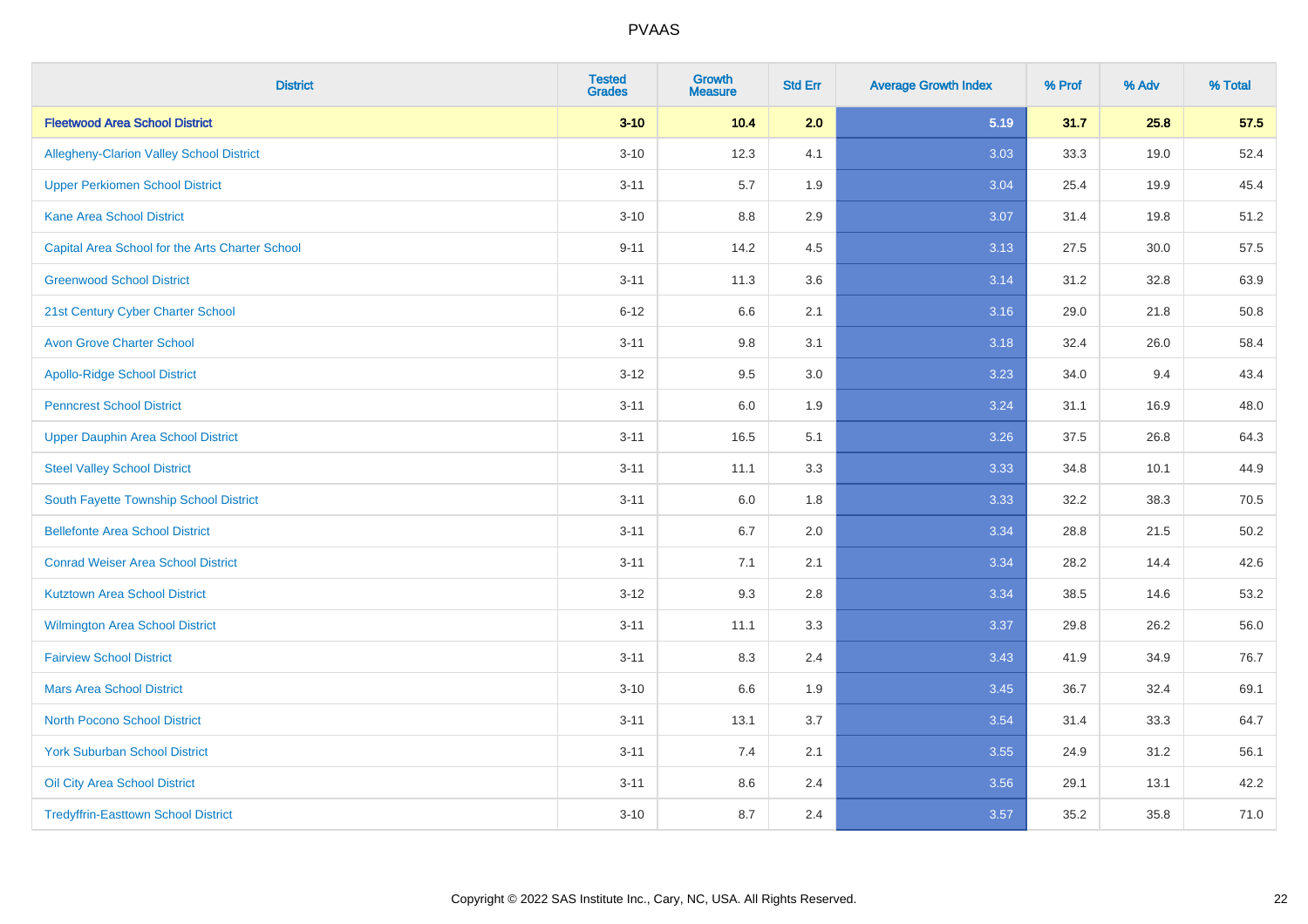| <b>District</b>                           | <b>Tested</b><br><b>Grades</b> | <b>Growth</b><br><b>Measure</b> | <b>Std Err</b> | <b>Average Growth Index</b> | % Prof | % Adv   | % Total |
|-------------------------------------------|--------------------------------|---------------------------------|----------------|-----------------------------|--------|---------|---------|
| <b>Fleetwood Area School District</b>     | $3 - 10$                       | 10.4                            | 2.0            | 5.19                        | 31.7   | 25.8    | 57.5    |
| <b>William Penn School District</b>       | $3 - 12$                       | 7.0                             | 1.9            | 3.61                        | 14.0   | 7.2     | 21.3    |
| <b>Reading School District</b>            | $3 - 11$                       | 4.3                             | 1.2            | 3.71                        | 16.8   | $6.0\,$ | 22.8    |
| <b>Spring Cove School District</b>        | $3 - 11$                       | 9.1                             | 2.4            | 3.77                        | 31.8   | 25.4    | 57.1    |
| <b>Dover Area School District</b>         | $3 - 12$                       | 7.1                             | 1.9            | 3.78                        | 33.0   | 18.7    | 51.7    |
| <b>Hampton Township School District</b>   | $3 - 11$                       | 7.4                             | 2.0            | 3.79                        | 37.9   | 39.2    | 77.0    |
| <b>Juniata County School District</b>     | $3 - 12$                       | 7.7                             | 2.0            | 3.81                        | 22.9   | 18.9    | 41.8    |
| <b>Hazleton Area School District</b>      | $3 - 11$                       | 6.0                             | 1.6            | 3.85                        | 20.5   | 9.0     | 29.5    |
| <b>Warrior Run School District</b>        | $3 - 11$                       | 10.5                            | 2.7            | 3.86                        | 34.1   | 16.8    | 50.9    |
| <b>Dallas School District</b>             | $3 - 11$                       | 8.1                             | 2.1            | 3.87                        | 32.4   | 22.4    | 54.8    |
| <b>Phoenixville Area School District</b>  | $3 - 11$                       | 7.3                             | 1.8            | 3.96                        | 32.3   | 27.6    | 59.8    |
| <b>Abington Heights School District</b>   | $3 - 11$                       | 6.7                             | 1.7            | 4.00                        | 33.8   | 31.7    | 65.5    |
| <b>Radnor Township School District</b>    | $3 - 12$                       | 7.5                             | 1.9            | 4.03                        | 33.0   | 38.3    | 71.3    |
| Downingtown Area School District          | $3 - 11$                       | 4.4                             | 1.1            | 4.06                        | 30.1   | 32.0    | 62.2    |
| <b>Ephrata Area School District</b>       | $3 - 11$                       | 6.8                             | 1.7            | 4.08                        | 31.6   | 17.1    | 48.8    |
| <b>Valley View School District</b>        | $3 - 11$                       | 9.3                             | 2.2            | 4.18                        | 26.6   | 23.1    | 49.7    |
| <b>Elizabethtown Area School District</b> | $3-12$                         | 7.1                             | 1.7            | 4.19                        | 36.4   | 27.6    | 64.0    |
| <b>Laurel School District</b>             | $3 - 11$                       | 13.0                            | 3.1            | 4.19                        | 30.3   | 15.7    | 46.1    |
| Pennsylvania Leadership Charter School    | $3 - 11$                       | 8.0                             | 1.9            | 4.22                        | 33.1   | 27.8    | 60.9    |
| <b>Wallenpaupack Area School District</b> | $3 - 11$                       | 8.8                             | 2.1            | 4.28                        | 28.5   | 18.9    | 47.4    |
| Maritime Academy Charter School           | $3 - 10$                       | 13.2                            | 3.1            | 4.29                        | 24.0   | 1.3     | 25.3    |
| <b>Coudersport Area School District</b>   | $3 - 11$                       | 14.8                            | 3.4            | 4.33                        | 34.7   | 28.0    | 62.7    |
| <b>West Allegheny School District</b>     | $3-12$                         | 8.6                             | 2.0            | 4.34                        | 37.3   | 27.2    | 64.5    |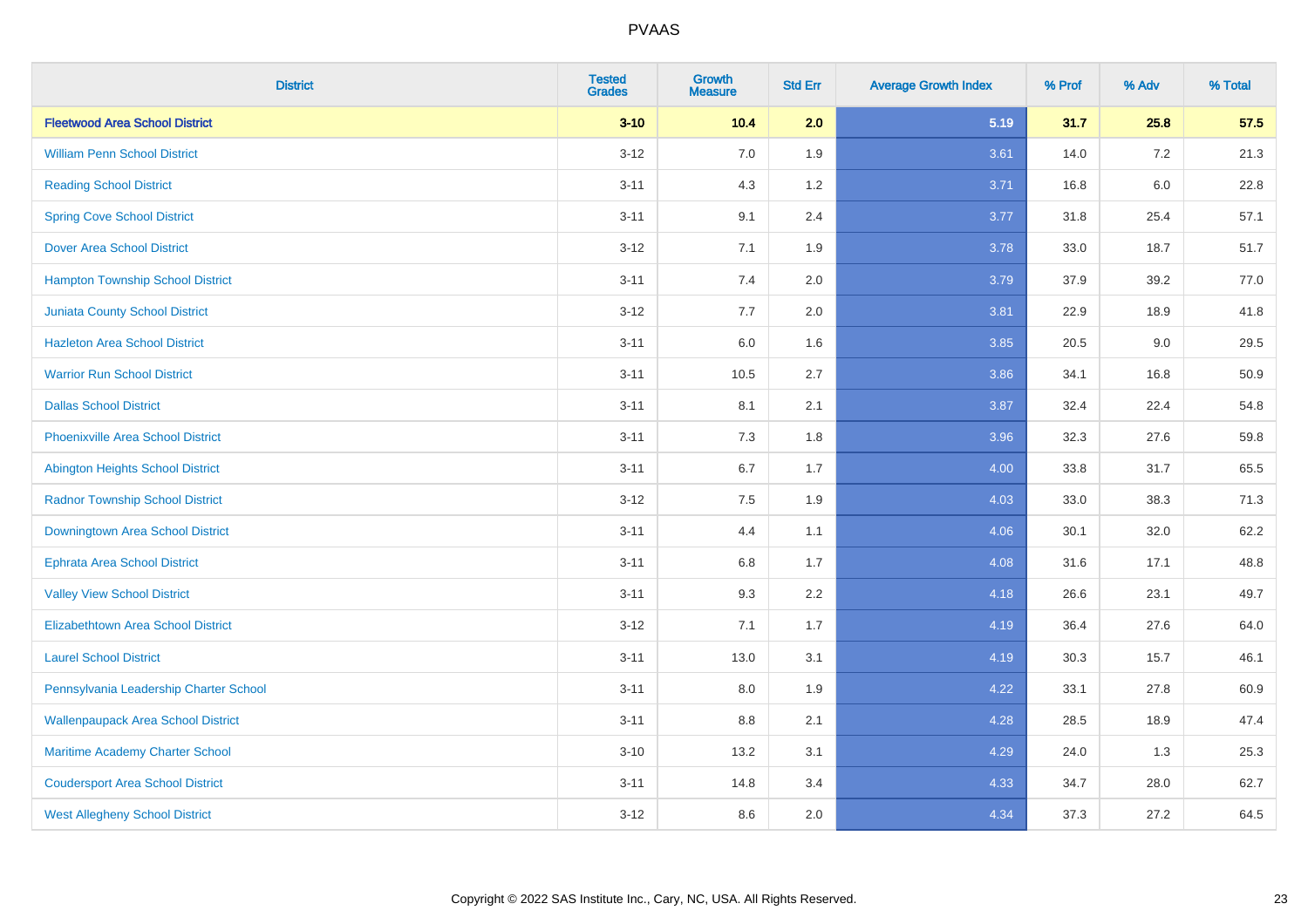| <b>District</b>                                | <b>Tested</b><br><b>Grades</b> | <b>Growth</b><br><b>Measure</b> | <b>Std Err</b> | <b>Average Growth Index</b> | % Prof | % Adv | % Total |
|------------------------------------------------|--------------------------------|---------------------------------|----------------|-----------------------------|--------|-------|---------|
| <b>Fleetwood Area School District</b>          | $3 - 10$                       | 10.4                            | 2.0            | 5.19                        | 31.7   | 25.8  | 57.5    |
| <b>Lower Moreland Township School District</b> | $3 - 11$                       | 8.7                             | 2.0            | 4.35                        | 38.2   | 33.2  | 71.4    |
| <b>Pennsbury School District</b>               | $3 - 11$                       | 5.6                             | 1.3            | 4.38                        | 37.7   | 27.7  | 65.4    |
| <b>Montrose Area School District</b>           | $3 - 10$                       | 12.3                            | 2.8            | 4.41                        | 37.8   | 28.9  | 66.7    |
| <b>Conewago Valley School District</b>         | $3 - 12$                       | 7.6                             | 1.7            | 4.46                        | 41.3   | 19.4  | 60.6    |
| Northern York County School District           | $3 - 11$                       | 8.4                             | 1.8            | 4.63                        | 24.3   | 23.1  | 47.4    |
| <b>Stroudsburg Area School District</b>        | $3 - 11$                       | 7.5                             | 1.6            | 4.70                        | 30.4   | 18.3  | 48.7    |
| <b>West Perry School District</b>              | $3 - 11$                       | 11.0                            | 2.3            | 4.76                        | 26.9   | 20.5  | 47.4    |
| <b>Lakeland School District</b>                | $3 - 11$                       | 13.3                            | 2.8            | 4.80                        | 22.2   | 21.2  | 43.4    |
| <b>Penn Manor School District</b>              | $3 - 11$                       | 7.1                             | 1.5            | 4.82                        | 26.7   | 20.5  | 47.2    |
| <b>Iroquois School District</b>                | $3 - 11$                       | 13.6                            | 2.8            | 4.83                        | 33.3   | 16.0  | 49.4    |
| <b>Lehighton Area School District</b>          | $3 - 11$                       | 11.4                            | 2.4            | 4.84                        | 30.5   | 24.9  | 55.3    |
| <b>Belle Vernon Area School District</b>       | $3 - 11$                       | 11.1                            | 2.3            | 4.88                        | 31.6   | 25.4  | 57.1    |
| <b>Quaker Valley School District</b>           | $3 - 11$                       | 12.2                            | 2.5            | 4.90                        | 39.5   | 26.4  | 65.9    |
| <b>Easton Area School District</b>             | $3 - 12$                       | 6.3                             | 1.3            | 4.91                        | 24.1   | 13.0  | 37.1    |
| <b>Berlin Brothersvalley School District</b>   | $3 - 11$                       | 19.6                            | 4.0            | 4.93                        | 28.3   | 41.3  | 69.6    |
| <b>Pennridge School District</b>               | $3 - 10$                       | 7.4                             | 1.5            | 5.10                        | 32.0   | 27.6  | 59.6    |
| Pen Argyl Area School District                 | $3 - 12$                       | 12.8                            | 2.5            | 5.10                        | 28.5   | 23.8  | 52.3    |
| <b>Fleetwood Area School District</b>          | $3 - 10$                       | 10.4                            | 2.0            | 5.19                        | 31.7   | 25.8  | 57.5    |
| <b>West Branch Area School District</b>        | $3 - 11$                       | 17.0                            | 3.3            | 5.20                        | 47.1   | 19.1  | 66.2    |
| <b>Cornwall-Lebanon School District</b>        | $3 - 11$                       | 8.2                             | 1.6            | 5.24                        | 28.0   | 20.5  | 48.6    |
| <b>Avon Grove School District</b>              | $3 - 10$                       | 7.6                             | 1.4            | 5.29                        | 33.7   | 33.2  | 67.0    |
| Penns Valley Area School District              | $3 - 12$                       | 14.1                            | 2.6            | 5.33                        | 29.6   | 23.3  | 52.9    |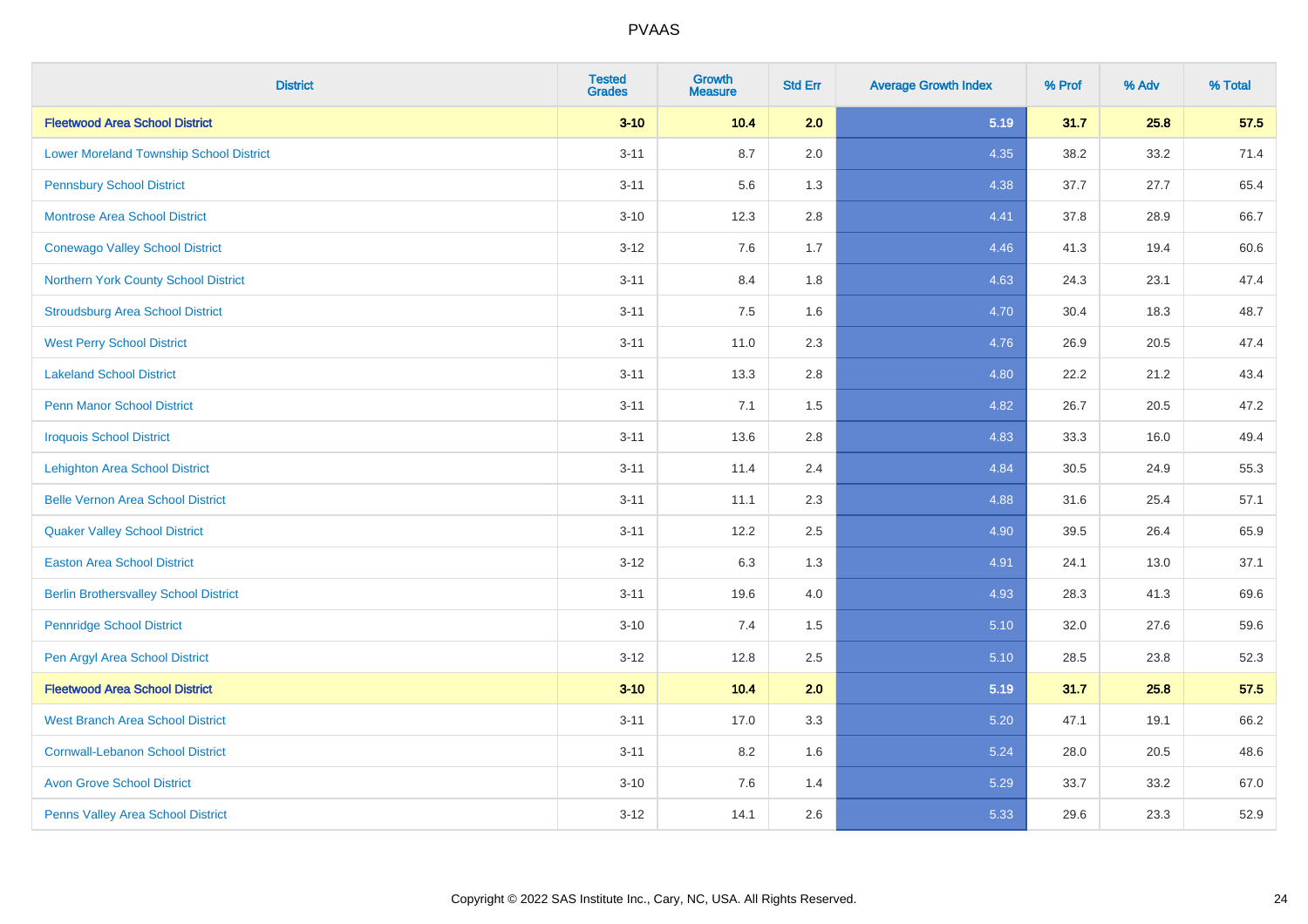| <b>District</b>                           | <b>Tested</b><br><b>Grades</b> | <b>Growth</b><br><b>Measure</b> | <b>Std Err</b> | <b>Average Growth Index</b> | % Prof | % Adv | % Total |
|-------------------------------------------|--------------------------------|---------------------------------|----------------|-----------------------------|--------|-------|---------|
| <b>Fleetwood Area School District</b>     | $3 - 10$                       | 10.4                            | 2.0            | 5.19                        | 31.7   | 25.8  | 57.5    |
| Lake-Lehman School District               | $3 - 11$                       | 14.9                            | 2.8            | 5.34                        | 25.8   | 22.5  | 48.3    |
| <b>Pine-Richland School District</b>      | $3 - 11$                       | 9.3                             | 1.7            | 5.56                        | 42.3   | 35.8  | 78.1    |
| <b>Hermitage School District</b>          | $3 - 12$                       | 14.0                            | 2.5            | 5.59                        | 34.0   | 27.0  | 61.0    |
| Lampeter-Strasburg School District        | $3 - 12$                       | 11.0                            | 1.9            | 5.69                        | 35.4   | 32.3  | 67.7    |
| <b>Pequea Valley School District</b>      | $3 - 11$                       | 18.0                            | 3.1            | 5.74                        | 29.2   | 37.5  | 66.7    |
| <b>Harbor Creek School District</b>       | $3 - 11$                       | 13.4                            | 2.3            | 5.80                        | 34.5   | 40.7  | 75.2    |
| <b>Blue Mountain School District</b>      | $3 - 10$                       | 12.2                            | 2.1            | 5.81                        | 30.7   | 26.1  | 56.8    |
| <b>Punxsutawney Area School District</b>  | $3 - 11$                       | 15.8                            | 2.7            | 5.83                        | 18.6   | 29.0  | 47.6    |
| <b>Indiana Area School District</b>       | $3 - 11$                       | 12.0                            | 2.0            | 5.98                        | 30.0   | 30.4  | 60.3    |
| <b>Agora Cyber Charter School</b>         | $3 - 11$                       | 14.6                            | 2.4            | 6.03                        | 24.7   | 19.5  | 44.2    |
| <b>Franklin Regional School District</b>  | $3 - 11$                       | 11.3                            | 1.8            | 6.13                        | 30.0   | 35.0  | 65.0    |
| <b>Tuscarora School District</b>          | $3 - 11$                       | 13.4                            | 2.2            | 6.20                        | 37.1   | 26.3  | 63.4    |
| <b>Armstrong School District</b>          | $3 - 11$                       | 9.8                             | 1.6            | 6.22                        | 32.8   | 24.6  | 57.4    |
| <b>Cocalico School District</b>           | $3 - 11$                       | 12.3                            | 1.9            | 6.48                        | 28.2   | 32.3  | 60.5    |
| <b>Manheim Central School District</b>    | $3 - 11$                       | 12.8                            | 2.0            | 6.52                        | 27.8   | 35.4  | 63.2    |
| <b>Neshaminy School District</b>          | $3 - 11$                       | 8.6                             | 1.3            | 6.56                        | 31.3   | 23.9  | 55.2    |
| <b>Millcreek Township School District</b> | $3 - 11$                       | 9.1                             | 1.4            | 6.61                        | 34.5   | 30.1  | 64.6    |
| <b>Methacton School District</b>          | $3 - 11$                       | 11.0                            | 1.6            | 6.94                        | 36.0   | 33.6  | 69.6    |
| <b>Camp Hill School District</b>          | $3 - 12$                       | 20.7                            | 2.9            | 7.00                        | 32.3   | 41.4  | 73.7    |
| <b>Whitehall-Coplay School District</b>   | $3 - 11$                       | 11.8                            | 1.7            | 7.06                        | 32.3   | 21.7  | 54.0    |
| <b>Upper Merion Area School District</b>  | $3 - 11$                       | 14.0                            | 2.0            | 7.15                        | 34.4   | 32.6  | 67.0    |
| <b>Danville Area School District</b>      | $3 - 11$                       | 18.4                            | 2.6            | 7.19                        | 32.0   | 46.1  | 78.1    |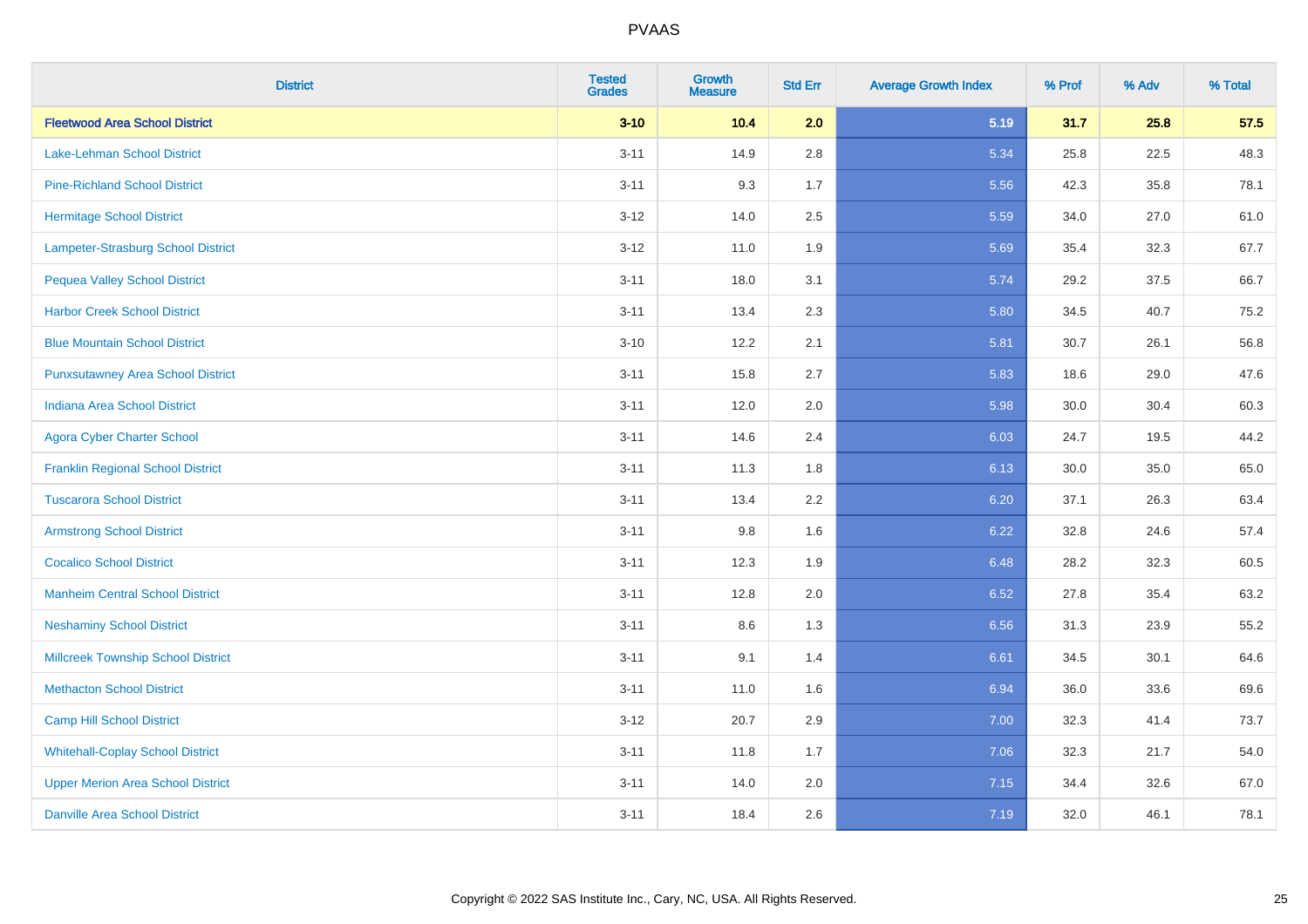| <b>District</b>                               | <b>Tested</b><br><b>Grades</b> | <b>Growth</b><br><b>Measure</b> | <b>Std Err</b> | <b>Average Growth Index</b> | % Prof | % Adv | % Total |
|-----------------------------------------------|--------------------------------|---------------------------------|----------------|-----------------------------|--------|-------|---------|
| <b>Fleetwood Area School District</b>         | $3 - 10$                       | 10.4                            | 2.0            | 5.19                        | 31.7   | 25.8  | 57.5    |
| <b>Mountain View School District</b>          | $3 - 11$                       | 24.2                            | 3.4            | 7.20                        | 45.8   | 37.3  | 83.0    |
| <b>Manheim Township School District</b>       | $3 - 12$                       | 10.9                            | 1.5            | 7.51                        | 30.9   | 31.0  | 61.9    |
| <b>East Penn School District</b>              | $3 - 11$                       | 8.9                             | 1.2            | 7.61                        | 32.8   | 26.4  | 59.2    |
| <b>Mifflin County School District</b>         | $3 - 11$                       | 12.3                            | 1.6            | 7.69                        | 35.1   | 15.1  | 50.3    |
| <b>Upper Saint Clair School District</b>      | $3 - 11$                       | 13.8                            | 1.8            | 7.86                        | 32.2   | 44.5  | 76.7    |
| <b>Peters Township School District</b>        | $3 - 11$                       | 14.1                            | 1.7            | 8.16                        | 35.2   | 41.6  | 76.8    |
| <b>Collegium Charter School</b>               | $3 - 10$                       | 21.2                            | 2.6            | 8.18                        | 25.4   | 16.4  | 41.8    |
| <b>Upper Darby School District</b>            | $3 - 12$                       | 11.2                            | 1.4            | 8.28                        | 23.8   | 11.8  | 35.6    |
| <b>Saucon Valley School District</b>          | $3 - 11$                       | 18.9                            | 2.2            | 8.48                        | 26.0   | 39.6  | 65.6    |
| <b>Southern York County School District</b>   | $3 - 11$                       | 15.5                            | 1.8            | 8.48                        | 37.6   | 29.2  | 66.8    |
| <b>Central York School District</b>           | $3 - 12$                       | 12.9                            | 1.5            | 8.64                        | 31.4   | 24.1  | 55.5    |
| <b>Marple Newtown School District</b>         | $3 - 11$                       | 20.6                            | 2.3            | 8.95                        | 31.1   | 42.7  | 73.8    |
| Palmyra Area School District                  | $3 - 11$                       | 16.2                            | 1.8            | 9.02                        | 38.8   | 34.0  | 72.8    |
| <b>Unionville-Chadds Ford School District</b> | $3 - 11$                       | 15.8                            | 1.7            | 9.12                        | 31.2   | 48.0  | 79.2    |
| <b>Wayne Highlands School District</b>        | $3 - 11$                       | 22.5                            | 2.5            | 9.16                        | 33.8   | 40.4  | 74.2    |
| Fox Chapel Area School District               | $3 - 11$                       | 17.6                            | 1.9            | 9.47                        | 22.9   | 52.0  | 74.9    |
| <b>Delaware Valley School District</b>        | $3 - 11$                       | 15.7                            | 1.6            | 9.62                        | 36.7   | 32.1  | 68.8    |
| New Hope-Solebury School District             | $3 - 11$                       | 28.8                            | 2.9            | 9.77                        | 31.6   | 50.0  | 81.6    |
| <b>Loyalsock Township School District</b>     | $3 - 12$                       | 26.7                            | 2.7            | 9.92                        | 36.8   | 35.1  | 71.9    |
| <b>Derry Township School District</b>         | $3 - 10$                       | 20.1                            | 2.0            | 10.20                       | 32.8   | 46.9  | 79.7    |
| <b>Hempfield School District</b>              | $3 - 11$                       | 13.4                            | 1.3            | 10.53                       | 29.9   | 36.8  | 66.7    |
| <b>Warwick School District</b>                | $3 - 11$                       | 21.7                            | 1.8            | 11.76                       | 27.7   | 36.3  | 64.0    |